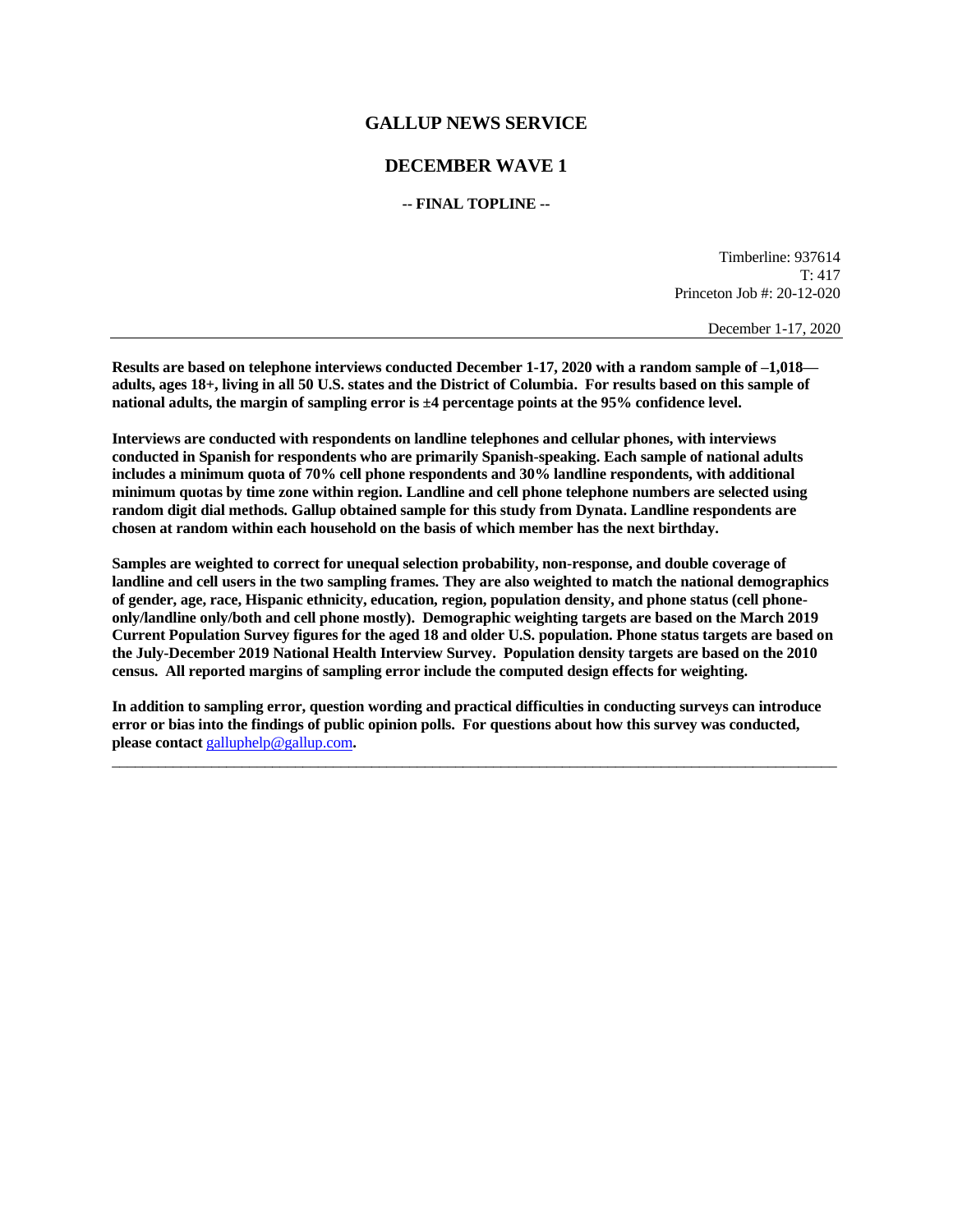11. Regardless of which presidential candidate you preferred, do you think the Biden administration will or will not be able to do each of the following? How about – [RANDOM ORDER]?

## **EACH ITEM BASED ON APPROXIMATELY 600 RESPONDENTS**

| 2020 Dec 1-17<br>(sorted by "Yes, will")        | Yes.<br>will | No.<br>will not | N <sub>0</sub><br>opinion |
|-------------------------------------------------|--------------|-----------------|---------------------------|
|                                                 |              |                 |                           |
| Improve the quality of the environment          | 64           | 36              | *                         |
| Improve education                               | 63           | 36              | *                         |
| Improve conditions for minorities and the poor  | 60           | 39              | 1                         |
| Increase respect for the United States abroad   | 60           | 39              | 1                         |
| Improve the health care system                  | 58           | 41              | 1                         |
| Keep the U.S. safe from terrorism               | 56           | 44              | 1                         |
| Improve race relations                          | 54           | 45              | ∗                         |
| Reduce unemployment                             | 54           | 46              | ∗                         |
| Improve the economy                             | 53           | 46              | 1                         |
| Keep the nation out of war                      | 52           | 46              | 1                         |
| Control illegal immigration                     | 44           | 55              | 1                         |
| Heal political divisions in this country        | 39           | 61              | ∗                         |
| Reduce the crime rate                           | 39           | 60              | 1                         |
| Avoid raising your taxes                        | 30           | 70              | *                         |
| Substantially reduce the federal budget deficit | 28           | 71              | 1                         |

*Q.11 trend results begin on next page*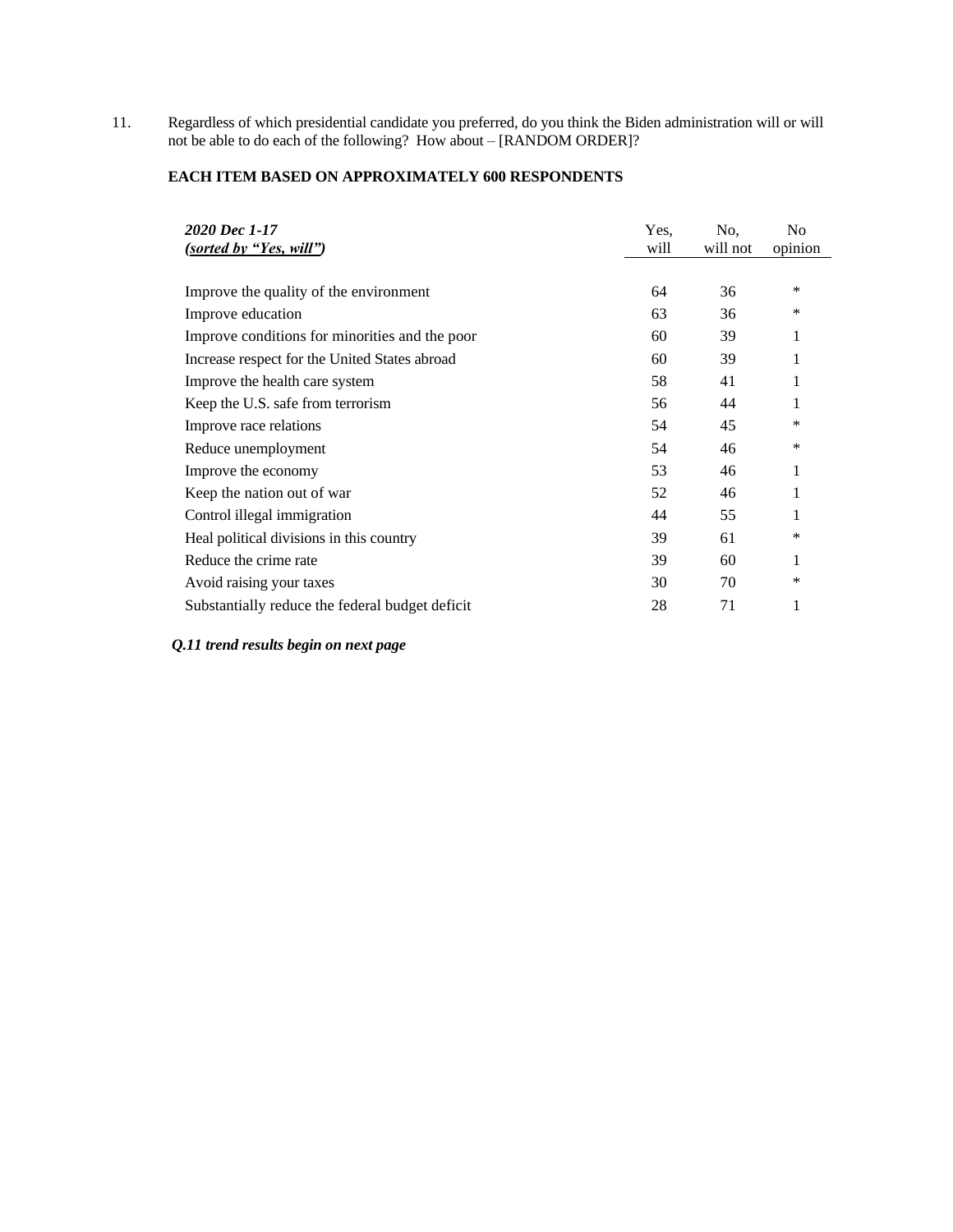## **A. Substantially reduce the federal budget deficit**

|                                                                                                                  | Yes, will      | No, will not   | No opinion                       |
|------------------------------------------------------------------------------------------------------------------|----------------|----------------|----------------------------------|
| <b>Joe Biden</b><br>2020 Dec 1-17                                                                                | 28             | 71             | $\mathbf{1}$                     |
| <b>Donald Trump</b><br>2016 Nov 10-11                                                                            | 46             | 52             | $\mathfrak{2}$                   |
| <b>Barack Obama</b><br>2012 Nov 9-12<br>2008 Nov 7-9                                                             | 39<br>42       | 58<br>56       | $\mathfrak{Z}$<br>$\overline{2}$ |
| George W. Bush<br>(Reduce the federal budget deficit)<br>2005 Jan 14-16 ^                                        | 26             | 70             | $\overline{4}$                   |
| (Keep the federal budget balanced)<br>2001 Jan 15-16                                                             | 50             | 46             | $\overline{4}$                   |
| <b>Bill Clinton</b><br>(Reduce the federal budget deficit)<br>1993 Feb 16-17<br>1993 Feb 12-14<br>1992 Nov 10-11 | 50<br>46<br>38 | 45<br>48<br>54 | $\sqrt{5}$<br>$\sqrt{6}$<br>8    |
| George H.W. Bush<br>(Reduce the federal budget deficit)<br>1989 Jan 24-25<br>1988 Nov 14-Dec 4                   | 39<br>33       | 46<br>52       | 15<br>15                         |
| <b>Ronald Reagan</b><br>(Balance the budget)<br>1980 Nov 21-24                                                   | 30             | 55             | 15                               |

 $\wedge$  Asked of a half sample.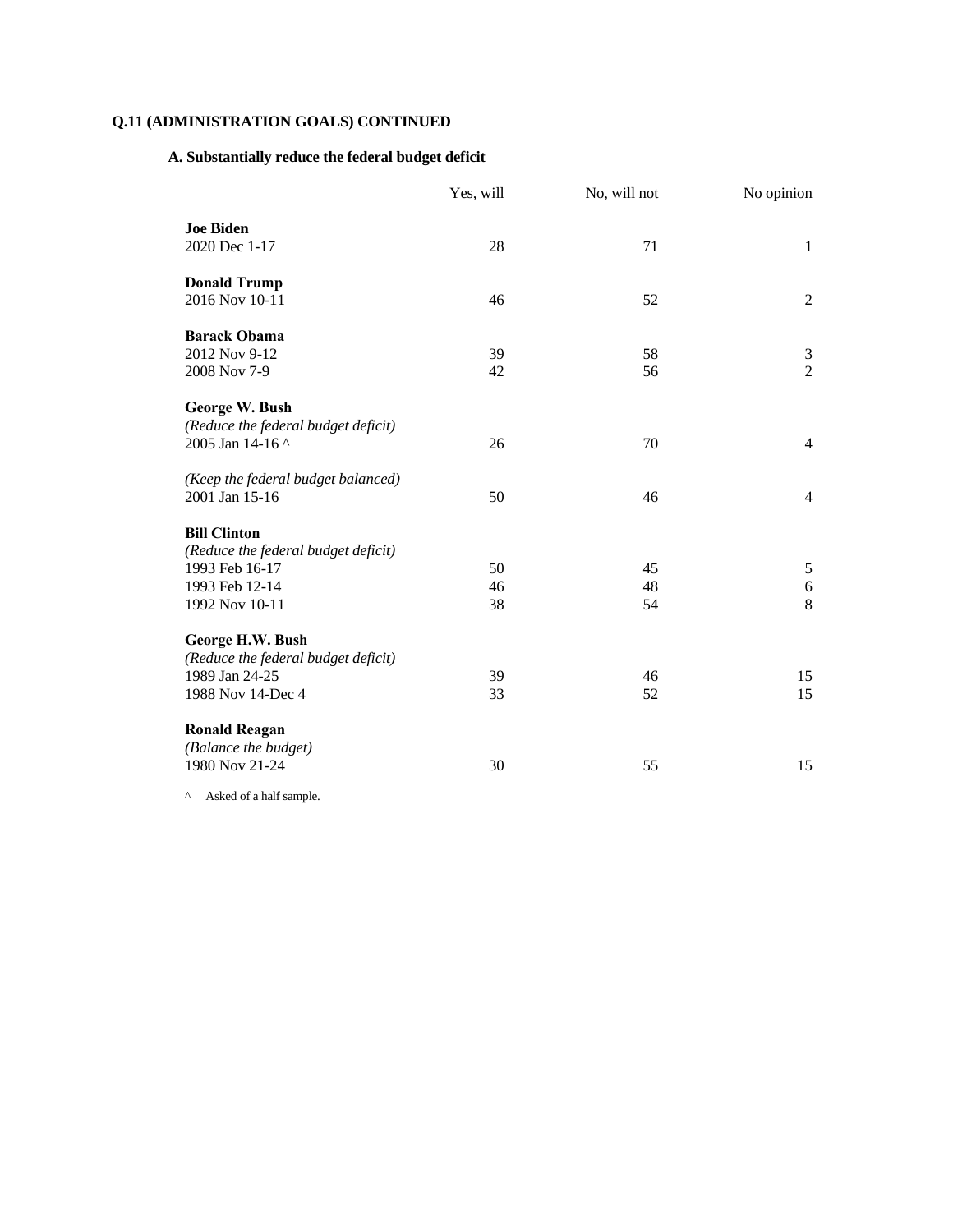# **B. Improve the economy**

|                                     | Yes, will | No, will not | No opinion     |
|-------------------------------------|-----------|--------------|----------------|
| <b>Joe Biden</b>                    |           |              |                |
| 2020 Dec 1-17                       | 53        | 46           | 1              |
| <b>Donald Trump</b>                 |           |              |                |
| 2016 Nov 10-11                      | 60        | 37           | $\overline{2}$ |
| <b>Barack Obama</b>                 |           |              |                |
| (Create a strong economic recovery) |           |              |                |
| 2012 Nov 9-12                       | 54        | 45           | $\overline{c}$ |
| 2008 Nov 7-9                        | 64        | 34           | $\overline{2}$ |
| George W. Bush                      |           |              |                |
| (Keep America prosperous)           |           |              |                |
| 2005 Jan 14-16 ^                    | 62        | 35           | 3              |
| 2001 Jan 15-16                      | 63        | 33           | $\overline{4}$ |
| <b>Bill Clinton</b>                 |           |              |                |
| 1992 Nov 10-11                      | 59        | 35           | 6              |
| George H.W. Bush                    |           |              |                |
| (Keep America prosperous)           |           |              |                |
| 1989 Jan 24-25                      | 74        | 15           | 10             |
| 1988 Nov 14-Dec 4                   | 65        | 23           | 12             |
|                                     |           |              |                |

## **C. Improve education**

|                                                      | Yes, will | No, will not | No opinion          |
|------------------------------------------------------|-----------|--------------|---------------------|
| <b>Joe Biden</b><br>2020 Dec 1-17                    | 63        | 36           | $\ast$              |
| <b>Donald Trump</b><br>2016 Nov 10-11                | 53        | 45           | 2                   |
| <b>Barack Obama</b><br>2012 Nov 9-12<br>2008 Nov 7-9 | 68<br>71  | 31<br>27     | $\mathbf{1}$<br>1   |
| George W. Bush<br>2005 Jan 14-16 ^<br>2001 Jan 15-16 | 58<br>66  | 40<br>32     | 2<br>$\overline{2}$ |
| <b>Bill Clinton</b><br>1992 Nov 10-11                | 69        | 25           | 6                   |
| George H.W. Bush<br>1988 Nov 14-Dec 4                | 61        | 30           | 9                   |

^ Asked of a half sample.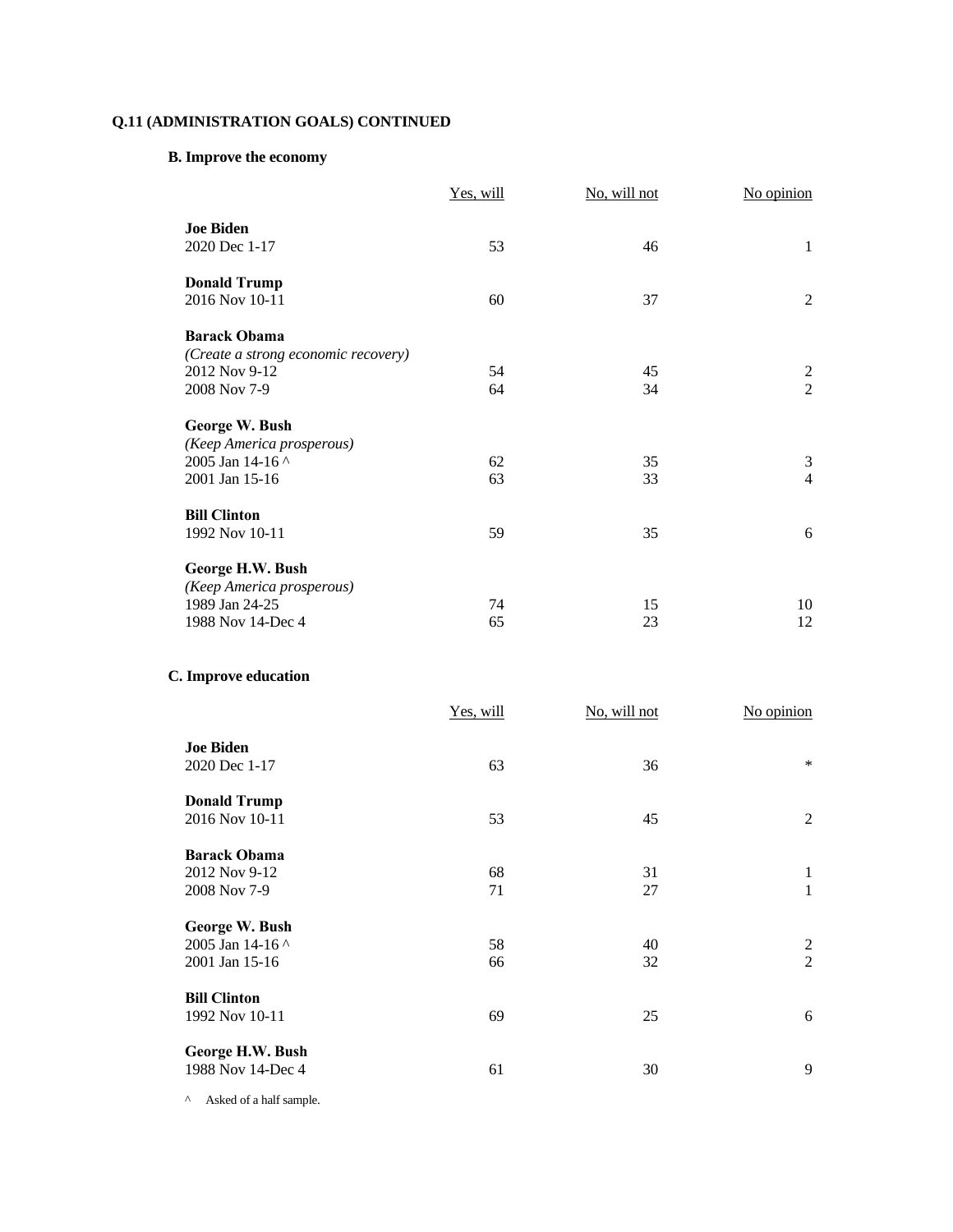## **D. Improve the quality of the environment**

|                                                         | Yes, will | No, will not | No opinion                       |
|---------------------------------------------------------|-----------|--------------|----------------------------------|
| <b>Joe Biden</b><br>2020 Dec 1-17                       | 64        | 36           | $\ast$                           |
| <b>Donald Trump</b><br>2016 Nov 10-11                   | 35        | 61           | $\overline{4}$                   |
| <b>Barack Obama</b><br>2012 Nov 9-12<br>2008 Nov 7-9    | 57<br>70  | 42<br>28     | $\overline{2}$<br>$\overline{2}$ |
| George W. Bush<br>2005 Jan 14-16 ^<br>2001 Jan 15-16    | 39<br>42  | 57<br>52     | $\overline{4}$<br>6              |
| <b>Bill Clinton</b><br>1992 Nov 10-11                   | 64        | 29           | $\tau$                           |
| George H.W. Bush<br>1989 Jan 24-25<br>1988 Nov 14-Dec 4 | 62<br>50  | 26<br>36     | 12<br>14                         |

^ Asked of a half sample.

## **E. Improve conditions for minorities and the poor**

|                                                      | Yes, will | No, will not | No opinion |
|------------------------------------------------------|-----------|--------------|------------|
| <b>Joe Biden</b><br>2020 Dec 1-17                    | 60        | 39           | 1          |
| <b>Donald Trump</b><br>2016 Nov 10-11                | 44        | 53           | 2          |
| <b>Barack Obama</b><br>2012 Nov 9-12<br>2008 Nov 7-9 | 72<br>80  | 28<br>19     | 1<br>1     |
| George W. Bush<br>2001 Jan 15-16 ^                   | 44        | 51           | 5          |
| <b>Bill Clinton</b><br>1992 Nov 10-11                | 68        | 27           | 5          |
| George H.W. Bush<br>1988 Nov 14-Dec 4 ^              | 39        | 48           | 13         |

^ WORDING: Improve conditions for the disadvantaged and the poor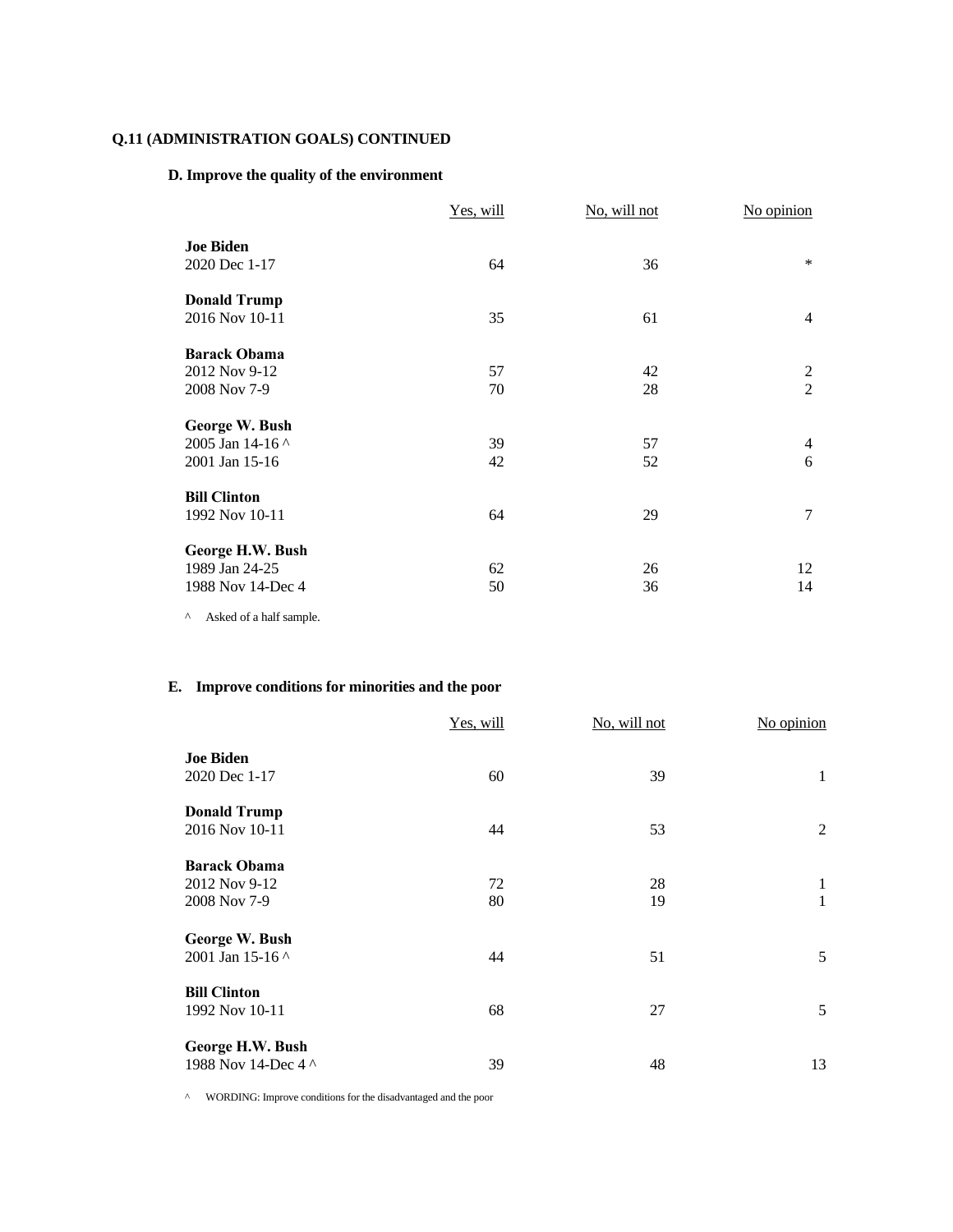## **F. Avoid raising your taxes**

|                                   | Yes, will | No, will not | No opinion     |
|-----------------------------------|-----------|--------------|----------------|
| <b>Joe Biden</b><br>2020 Dec 1-17 | 30        | 70           | $\ast$         |
| <b>Donald Trump</b>               |           |              |                |
| (Cut your taxes)                  |           |              |                |
| 2016 Nov 10-11                    | 51        | 46           | 3              |
| <b>Barack Obama</b>               |           |              |                |
| 2012 Nov 9-12                     | 38        | 60           |                |
| 2008 Nov 7-9                      | 36        | 61           | $\frac{2}{2}$  |
| George W. Bush                    |           |              |                |
| (Improve the federal tax system)  |           |              |                |
| 2005 Jan 14-16 ^                  | 49        | 47           | $\overline{4}$ |
| (Cut your taxes)                  |           |              |                |
| 2001 Jan 15-16                    | 49        | 46           | 5              |
| <b>Bill Clinton</b>               |           |              |                |
| 1993 Feb 12-14 ^                  | 15        | 82           | 3              |
| 1992 Nov 10-11 ^                  | 20        | 74           | 6              |
| George H.W. Bush                  |           |              |                |
| 1989 Jan 24-25 ^                  | 29        | 64           | $8\,$          |
| 1988 Nov 14-Dec 4 ^               | 24        | 68           | 8              |
|                                   |           |              |                |

^ Asked of a half sample.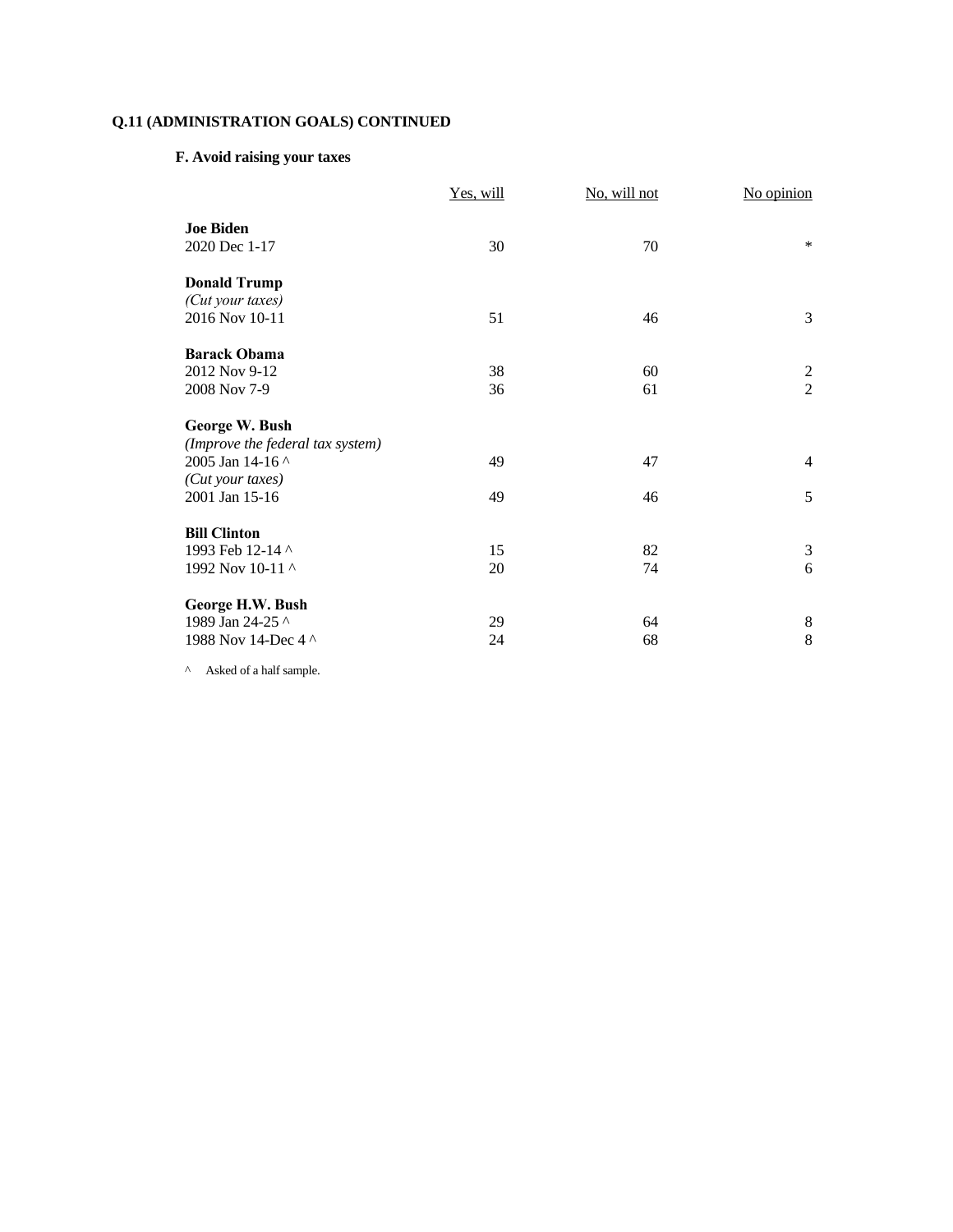# **G. Improve the health care system**

|                                                                        | Yes, will      | No, will not   | No opinion               |
|------------------------------------------------------------------------|----------------|----------------|--------------------------|
| <b>Joe Biden</b><br>2020 Dec 1-17                                      | 58             | 41             | $\mathbf{1}$             |
| <b>Donald Trump</b><br>2016 Nov 10-11                                  | 52             | 46             | 3                        |
| <b>Barack Obama</b><br>2012 Nov 9-12<br>2009 Oct 16-19<br>2008 Nov 7-9 | 55<br>46<br>64 | 44<br>52<br>34 | 1<br>$\overline{2}$<br>1 |
| George W. Bush<br>2005 Jan 14-16 ^<br>2001 Jan 15-16                   | 44<br>46       | 53<br>49       | 3<br>5                   |
| <b>Bill Clinton</b><br>1992 Nov 10-11<br>Asked of a half sample.<br>Λ  | 64             | 30             | 6                        |

# **H. Reduce unemployment**

|                                                                     | Yes, will | No, will not | No opinion     |
|---------------------------------------------------------------------|-----------|--------------|----------------|
| <b>Joe Biden</b><br>2020 Dec 1-17                                   | 54        | 46           | $\ast$         |
| <b>Donald Trump</b><br>(Reduce unemployment<br>and create new jobs) |           |              |                |
| 2016 Nov 10-11                                                      | 62        | 35           | 3              |
| <b>Barack Obama</b>                                                 |           |              |                |
| 2012 Nov 9-12                                                       | 56        | 43           | 2              |
| 2009 Oct 16-19                                                      | 51        | 46           | $\mathfrak{2}$ |
| 2008 Nov 7-9                                                        | 67        | 32           | $\mathbf{1}$   |
| <b>Bill Clinton</b>                                                 |           |              |                |
| 1993 Feb 12-13                                                      | 56        | 38           | 6              |
| 1992 Nov 10-11                                                      | 58        | 37           | 5              |
| <b>Ronald Reagan</b>                                                |           |              |                |
| 1980 Nov 21-24                                                      | 47        | 37           | 16             |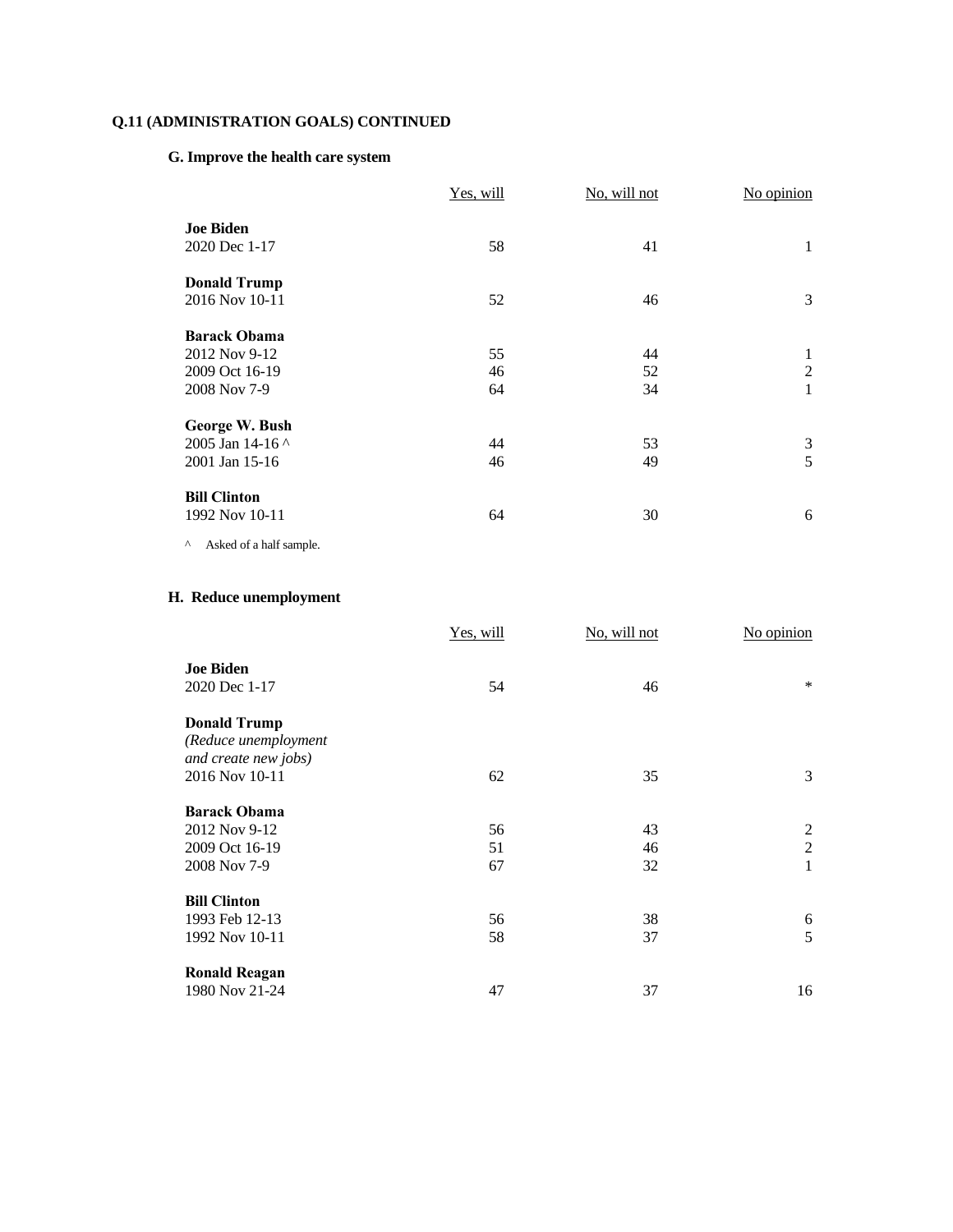## **I. Control illegal immigration**

|                                                      | Yes, will | No, will not | No opinion |
|------------------------------------------------------|-----------|--------------|------------|
| <b>Joe Biden</b><br>2020 Dec 1-17                    | 44        | 55           |            |
| <b>Donald Trump</b><br>2016 Nov 10-11                | 59        | 38           | 3          |
| <b>Barack Obama</b><br>2012 Nov 9-12<br>2008 Nov 7-9 | 36<br>35  | 63<br>62     | 2<br>3     |

# **J. Keep the U.S. safe from terrorism**

|                     | Yes, will | No, will not | No opinion |
|---------------------|-----------|--------------|------------|
| <b>Joe Biden</b>    |           |              |            |
| 2020 Dec 1-17       | 56        | 44           | 1          |
| <b>Donald Trump</b> |           |              |            |
| 2016 Nov 10-11      | 57        | 40           | 3          |
| <b>Barack Obama</b> |           |              |            |
| 2012 Nov 9-12       | 65        | 34           | 1          |
| 2009 Oct 16-19      | 57        | 40           | 2          |
| 2008 Nov 7-9        | 62        | 36           | 2          |
| George W. Bush      |           |              |            |
| 2005 Jan 14-16 ^    | 68        | 30           | 2          |

 $\wedge$  Asked of a half sample.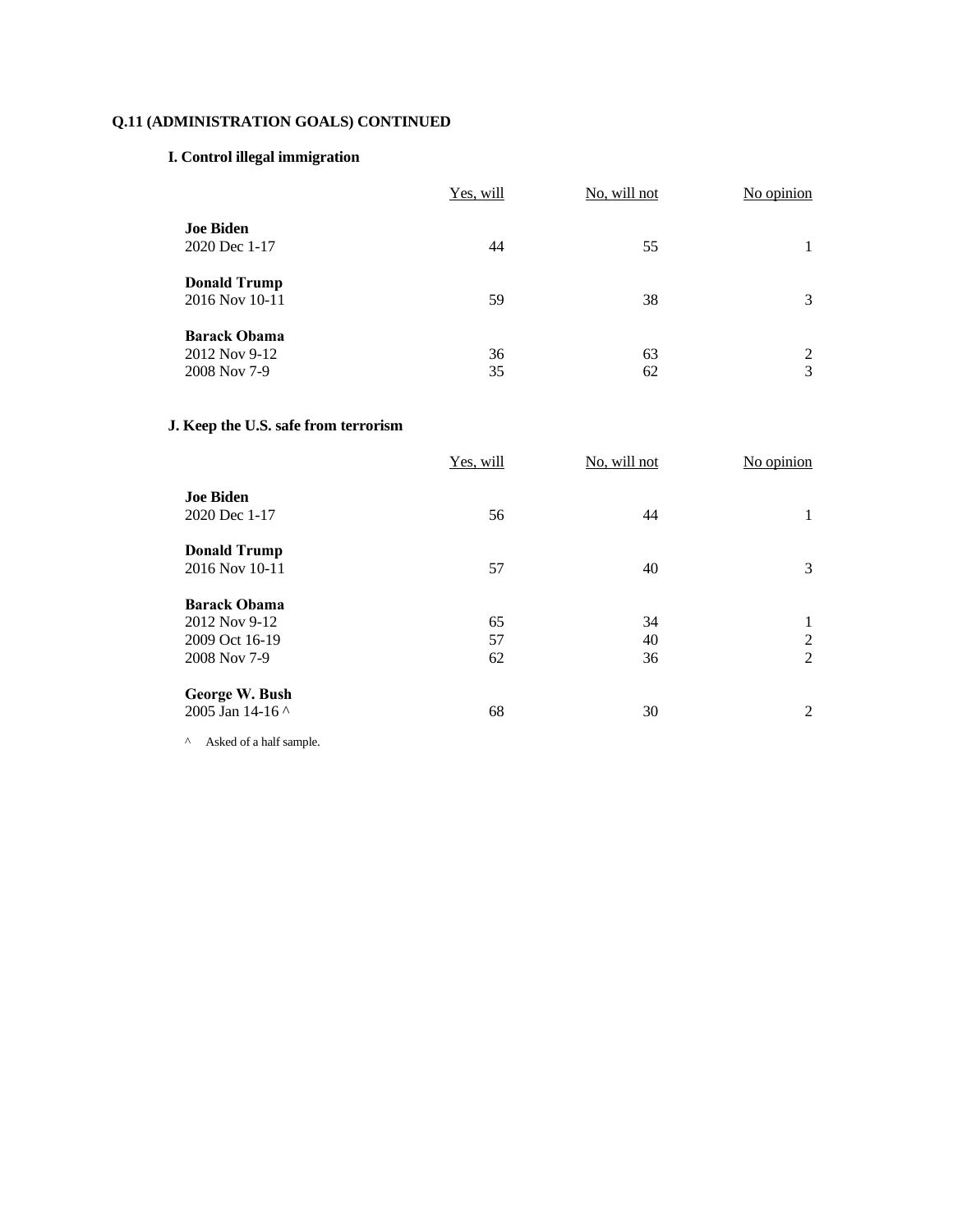## **K. Heal political divisions in this country**

|                     | Yes, will | No, will not | No opinion     |
|---------------------|-----------|--------------|----------------|
| <b>Joe Biden</b>    |           |              |                |
| 2020 Dec 1-17       | 39        | 61           | $\ast$         |
| <b>Donald Trump</b> |           |              |                |
| 2016 Nov 10-11      | 39        | 57           | $\overline{4}$ |
| <b>Barack Obama</b> |           |              |                |
| 2012 Nov 9-12       | 33        | 64           | 3              |
| 2009 Oct 16-19      | 28        | 69           | 3              |
| 2008 Nov 7-9        | 54        | 44           | 2              |
| George W. Bush      |           |              |                |
| 2005 Jan 14-16 ^    | 33        | 64           | 3              |
| 2001 Jan 15-16      | 41        | 53           | 6              |

 $^\wedge$  Asked of a half sample.

# **L. Increase respect for the United States abroad**

| Yes, will | No, will not | No opinion     |
|-----------|--------------|----------------|
| 60        | 39           | 1              |
| 47        | 51           | 2              |
| 76        | 22           | 1              |
|           |              |                |
| 50        | 48           | 2              |
| 58        | 38           | $\overline{4}$ |
|           |              |                |
| 50        | 40           | 10             |
|           |              |                |
|           | 15           | 11             |
| 64        | 24           | 12             |
|           | 74           |                |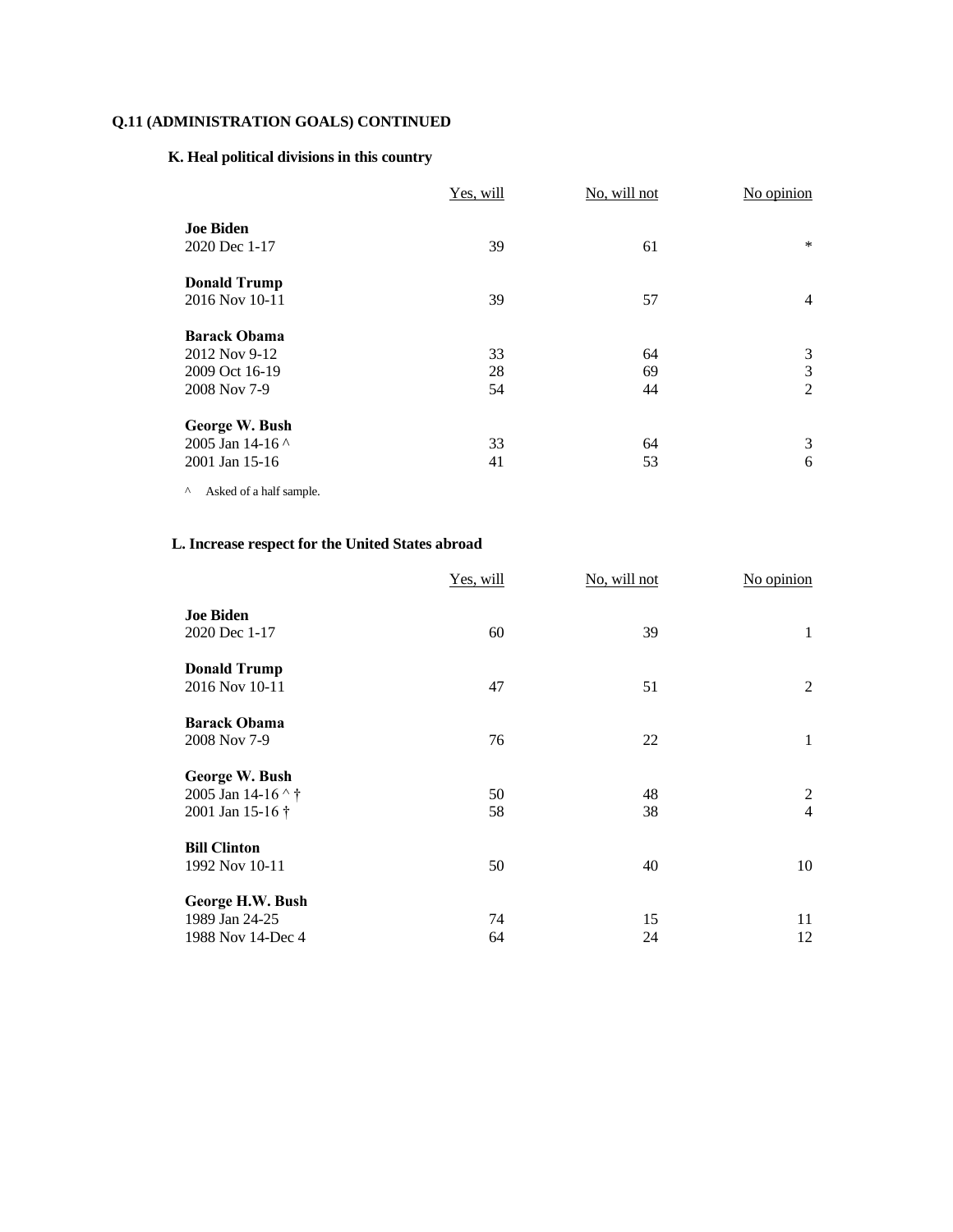### **M. Reduce the crime rate**

|                                                             | Yes, will | No, will not | No opinion |
|-------------------------------------------------------------|-----------|--------------|------------|
| <b>Joe Biden</b><br>2020 Dec 1-17                           | 39        | 60           | 1          |
| <b>Donald Trump</b><br>2016 Nov 10-11                       | 43        | 54           | 3          |
| George W. Bush<br>2001 Jan 15-16                            | 44        | 50           | 6          |
| George H.W. Bush<br>1989 Jan 24-25 ^<br>1988 Nov 14-Dec 4 ^ | 39<br>36  | 49<br>52     | 12<br>12   |

^ WORDING: Reduce the crime rate in the United States

# **N. Improve race relations**

|                                       | Yes, will | No, will not | No opinion |
|---------------------------------------|-----------|--------------|------------|
| <b>Joe Biden</b><br>2020 Dec 1-17     | 54        | 45           | $\ast$     |
| <b>Donald Trump</b><br>2016 Nov 10-11 | 35        | 62           | 3          |
| George W. Bush<br>2001 Jan 15-16      | 44        | 51           | 5          |

# **O. Keep the nation out of war**

|                                       | Yes, will | No, will not | No opinion |
|---------------------------------------|-----------|--------------|------------|
| <b>Joe Biden</b><br>2020 Dec 1-17     | 52        | 46           |            |
| <b>Donald Trump</b><br>2016 Nov 10-11 | 38        | 57           | 5          |
| <b>Bill Clinton</b><br>1992 Nov 10-11 | 60        | 27           | 13         |
| George H.W. Bush<br>1988 Nov 14-Dec 4 | 70        | 15           | 15         |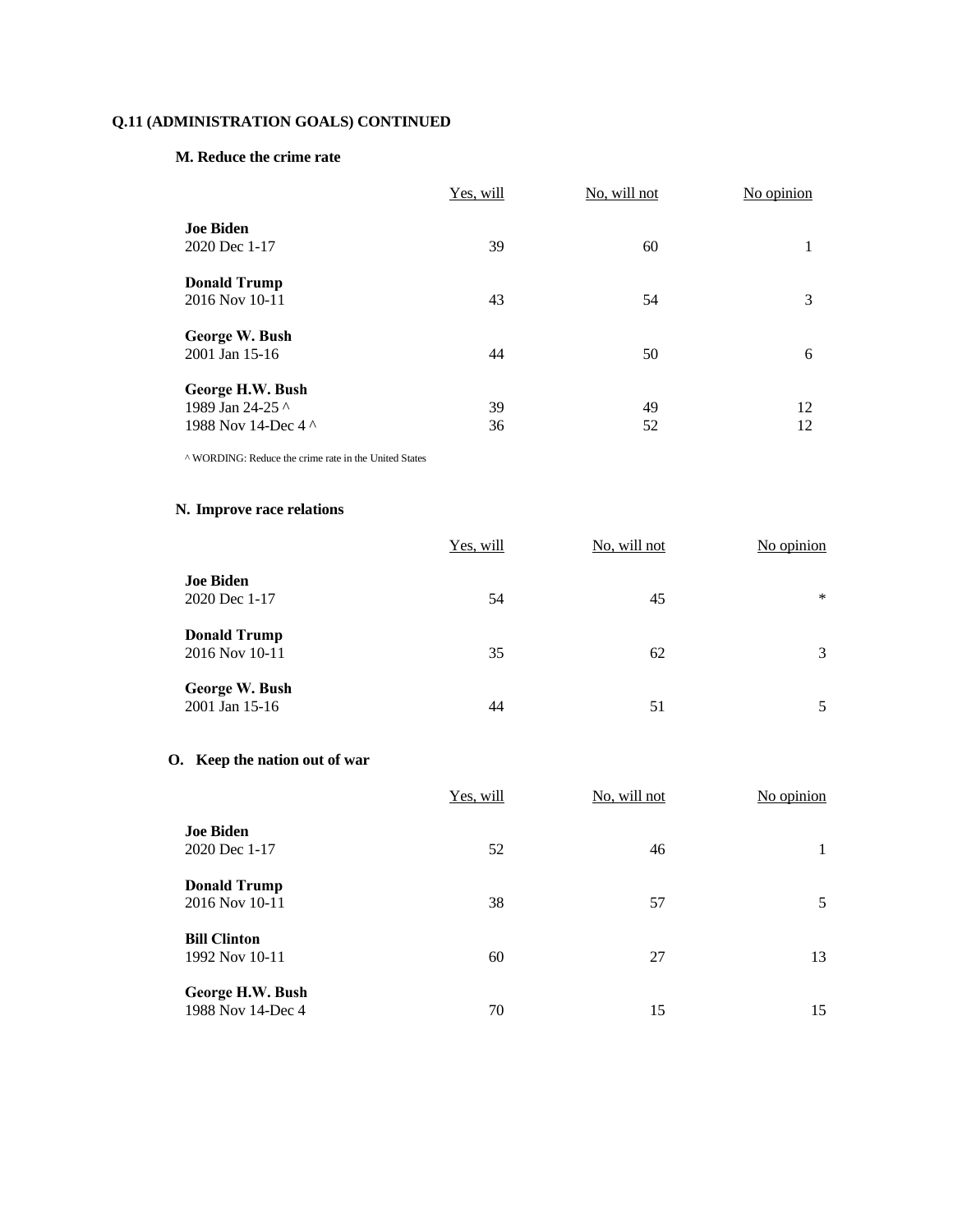### **QN11A: Biden Administration Achieve - Substantially Reduce the Federal Budget Deficit BY Total + Gender + Race I + Age + Education + Party I.D. + Ideology**

|                |              |       | Gender         |        | Race I |          |       | Age       |       |         | Education      |         |     | Party I.D.                |          |          | Ideology |                |
|----------------|--------------|-------|----------------|--------|--------|----------|-------|-----------|-------|---------|----------------|---------|-----|---------------------------|----------|----------|----------|----------------|
|                |              |       |                |        |        | Non-     |       |           |       | College | Some           |         |     | HS Grad Republic Independ |          | Conserva |          |                |
|                |              | Total | Male           | Female | White  | white    | 18-34 | $35 - 54$ | $55+$ | Grad    | College        | or Less | an  | ent                       | Democrat | tive     | Moderate | Liberal        |
| Total          | Unweighted n | 675   | 369            | 306    | 501    | 161      | 127   | 177       | 360   | 283     | 228            | 159     | 189 | 248                       | 221      | 240      | 246      | 170            |
|                | Weighted n   | 688   | 344            | 345    | 461    | 220      | 189   | 216       | 270   | 216     | 203            | 265     | 173 | 278                       | 216      | 232      | 241      | 194            |
| Yes, will      |              | 190   | 77             | 112    | 84     | 103      | 71    | 53        | 63    | 50      | 58             | 82      |     | 78                        | 98       | 35       | 72       | 79             |
|                |              | 28%   | 22%            | 33%    | 18%    | 47%      | 37%   | 25%       | 23%   | 23%     | 28%            | 31%     | 4%  | 28%                       | 45%      | 15%      | 30%      | 41%            |
| No, will not   |              | 491   | 264            | 226    | 370    | 115      | 116   | 161       | 203   | 164     | 143            | 181     | 164 | 198                       | 115      | 197      | 166      | 113            |
|                |              | 71%   | 77%            | 66%    | 80%    | 52%      | 61%   | 75%       | 75%   | 76%     | 71%            | 68%     | 95% | 71%                       | 53%      | 85%      | 69%      | 58%            |
| (DK)/(Refused) |              | 8     | $\overline{2}$ | 6      | 6      | $\Omega$ | 2     |           | 3     |         | $\overline{2}$ |         |     | $\overline{2}$            | 3        |          |          | $\overline{2}$ |
|                |              | 1%    | 1%             | 2%     | 1%     | 1%       | 1%    | 1%        | 1%    | 1%      | 1%             | 1%      | 1%  | $1\%$                     | 1%       | 0%       | 2%       | 1%             |

#### **GALLUP POLL SOCIAL SURVEY December 2020 Public Release Data**

### **QN11B: Biden Administration Achieve - Improve the Economy BY Total + Gender + Race I + Age + Education + Party I.D. + Ideology**

|                |              |       |      | Gender | Race I |       |                | Age       |          |         | Education |         |     | Party I.D.                |          |          | Ideology |         |
|----------------|--------------|-------|------|--------|--------|-------|----------------|-----------|----------|---------|-----------|---------|-----|---------------------------|----------|----------|----------|---------|
|                |              |       |      |        |        | Non-  |                |           |          | College | Some      |         |     | HS Grad Republic Independ |          | Conserva |          |         |
|                |              | Total | Male | Female | White  | white | 18-34          | $35 - 54$ | $55+$    | Grad    | College   | or Less | an  | ent                       | Democrat | tive     | Moderate | Liberal |
| Total          | Unweighted n | 682   | 373  | 309    | 479    | 190   | 120            | 181       | 372      | 305     | 226       | 145     | 187 | 258                       | 222      | 248      | 251      | 161     |
|                | Weighted n   | 672   | 325  | 348    | 418    | 246   | 180            | 221       | 261      | 232     | 193       | 242     | 168 | 281                       | 203      | 230      | 239      | 179     |
| Yes, will      |              | 359   | 167  | 192    | 182    | 174   | 107            | 121       | 127      | 136     | 94        | 128     | 24  | 144                       | 179      | 56       | 150      | 140     |
|                |              | 53%   | 51%  | 55%    | 44%    | 71%   | 59%            | 55%       | 49%      | 59%     | 49%       | 53%     | 14% | 51%                       | 88%      | 24%      | 63%      | 78%     |
| No. will not   |              | 308   | 155  | 153    | 235    | 67    | 72             | 98        | 133      | 94      | 98        | 113     | 144 | 134                       | 21       | 173      | 87       | 37      |
|                |              | 46%   | 48%  | 44%    | 56%    | 27%   | 40%            | 44%       | 51%      | 41%     | 51%       | 47%     | 86% | 48%                       | 10%      | 75%      | 36%      | 21%     |
| (DK)/(Refused) |              |       |      | 3      |        |       | $\overline{2}$ |           | $\Omega$ |         |           |         | . . | 3                         | 3        |          |          |         |
|                |              | 1%    | 1%   | $1\%$  | 0%     | 2%    | 1%             | $1\%$     | 0%       | 1%      | 1%        | $0\%$ - |     | 1%                        | 1%       | 0%       | 1%       | 1%      |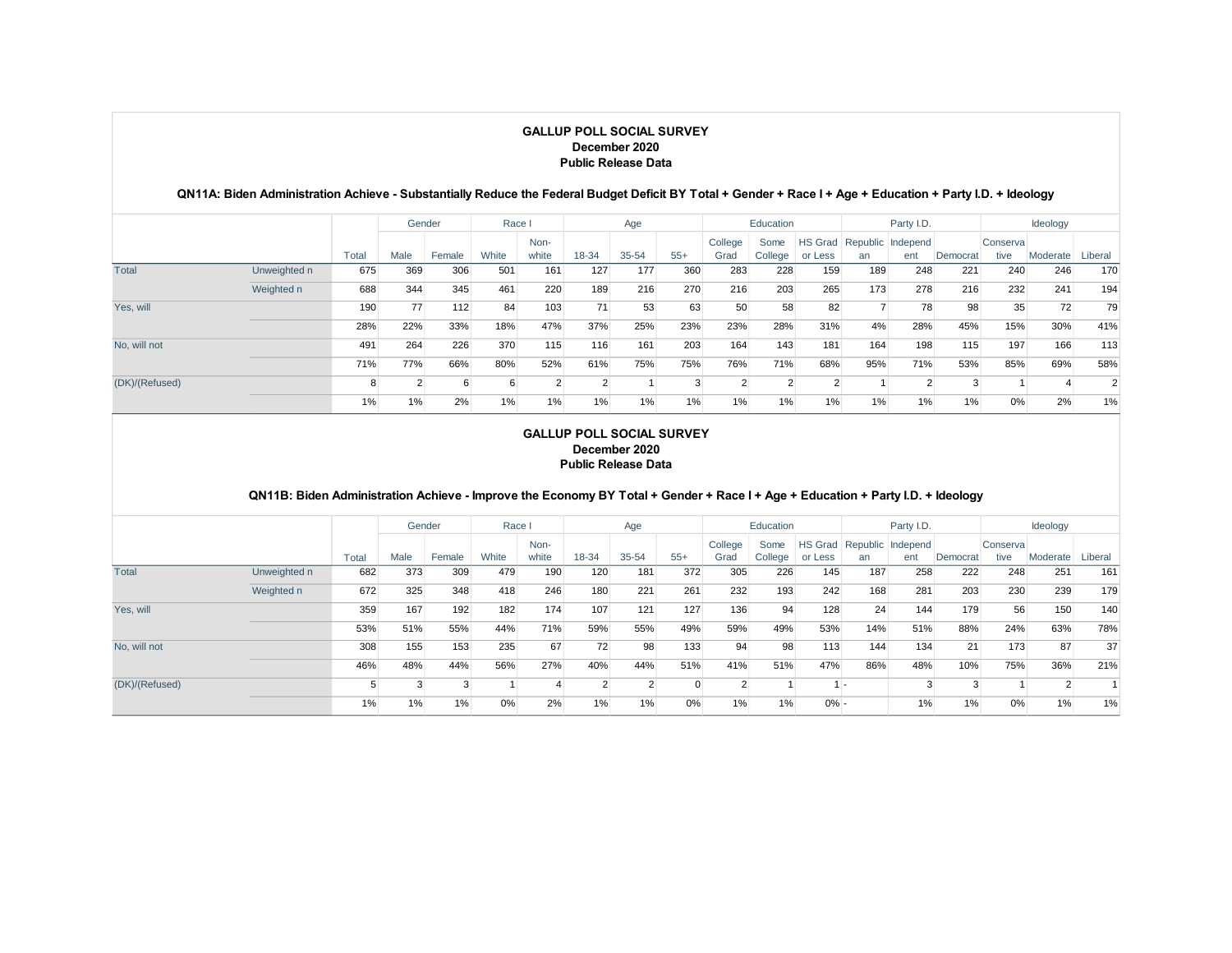#### **QN11C: Biden Administration Achieve - Improve Education BY Total + Gender + Race I + Age + Education + Party I.D. + Ideology**

|                |              |       | Gender |                | Race I |         |       | Age       |         |         | Education |          |     | Party I.D.                       |                 |          | Ideology |         |
|----------------|--------------|-------|--------|----------------|--------|---------|-------|-----------|---------|---------|-----------|----------|-----|----------------------------------|-----------------|----------|----------|---------|
|                |              |       |        |                |        | Non-    |       |           |         | College | Some      |          |     | <b>HS Grad Republic Independ</b> |                 | Conserva |          |         |
|                |              | Total | Male   | Female         | White  | white   | 18-34 | $35 - 54$ | $55+$   | Grad    | College   | or Less  | an  | ent                              | Democrat        | tive     | Moderate | Liberal |
| Total          | Unweighted n | 708   | 382    | 326            | 503    | 187     | 139   | 183       | 371     | 312     | 235       | 154      | 183 | 274                              | 230             | 251      | 253      | 182     |
|                | Weighted n   | 714   | 343    | 371            | 458    | 245     | 215   | 220       | 261     | 248     | 196       | 265      | 168 | 308                              | 212             | 230      | 253      | 207     |
| Yes, will      |              | 452   | 204    | 248            | 251    | 197     | 159   | 134       | 151     | 162     | 115       | 173      | 44  | 196                              | 195             | 86       | 178      | 181     |
|                |              | 63%   | 59%    | 67%            | 55%    | 81%     | 74%   | 61%       | 58%     | 65%     | 59%       | 65%      | 26% | 64%                              | 92%             | 37%      | 70%      | 87%     |
| No. will not   |              | 260   | 139    | 121            | 207    | 46      | 56    | 85        | 109     | 86      | 80        | 91       | 123 | 110                              | 17 <sup>1</sup> | 144      | 75       | 26      |
|                |              | 36%   | 40%    | 33%            | 45%    | 19%     | 26%   | 39%       | 42%     | 35%     | 41%       | 34%      | 73% | 36%                              | 8%              | 63%      | 30%      | 13%     |
| (DK)/(Refused) |              |       |        | $\overline{2}$ |        | $2 -$   |       |           |         | . .     |           | $\Omega$ |     | $2 -$                            |                 |          | $0 -$    |         |
|                |              | 0%    | 0%     | 1%             | 0%     | $1\% -$ |       |           | $0\% -$ |         | 0%        | 0%       | 0%  | $1% -$                           |                 |          | $0\% -$  |         |

#### **GALLUP POLL SOCIAL SURVEY December 2020 Public Release Data**

### **QN11D: Biden Administration Achieve - Improve the Quality of the Environment BY Total + Gender + Race I + Age + Education + Party I.D. + Ideology**

|                |              |         | Gender |         | Race I         |        |       | Age       |       |         | Education |         |     | Party I.D.                |          |          | Ideology |         |
|----------------|--------------|---------|--------|---------|----------------|--------|-------|-----------|-------|---------|-----------|---------|-----|---------------------------|----------|----------|----------|---------|
|                |              |         |        |         |                | Non-   |       |           |       | College | Some      |         |     | HS Grad Republic Independ |          | Conserva |          |         |
|                |              | Total   | Male   | Female  | White          | white  | 18-34 | $35 - 54$ | $55+$ | Grad    | College   | or Less | an  | ent                       | Democrat | tive     | Moderate | Liberal |
| Total          | Unweighted n | 677     | 372    | 305     | 489            | 176    | 130   | 181       | 353   | 305     | 216       | 152     | 182 | 263                       | 218      | 244      | 245      | 168     |
|                | Weighted n   | 690     | 340    | 350     | 458            | 224    | 198   | 226       | 252   | 239     | 183       | 264     | 170 | 286                       | 215      | 234      | 238      | 191     |
| Yes, will      |              | 440     | 196    | 243     | 265            | 171    | 130   | 137       | 166   | 164     | 117       | 159     | 50  | 177                       | 199      | 79       | 187      | 161     |
|                |              | 64%     | 58%    | 69%     | 58%            | 76%    | 65%   | 61%       | 66%   | 69%     | 64%       | 60%     | 30% | 62%                       | 93%      | 34%      | 79%      | 84%     |
| No. will not   |              | 249     | 143    | 106     | 193            | 52     | 68    | 88        | 86    | 75      | 66        | 105     | 120 | 108                       | 16       | 156      | 51       | 30      |
|                |              | 36%     | 42%    | 30%     | 42%            | 23%    | 35%   | 39%       | 34%   | 31%     | 36%       | 40%     | 70% | 38%                       | 7%       | 66%      | 21%      | 16%     |
| (DK)/(Refused) |              |         |        |         | $\overline{a}$ | $1 -$  |       |           |       |         |           |         |     |                           | ٠.       |          |          |         |
|                |              | $0\% -$ |        | $0\% -$ |                | $1% -$ |       |           |       |         |           |         |     | $0\%$ .                   |          |          |          |         |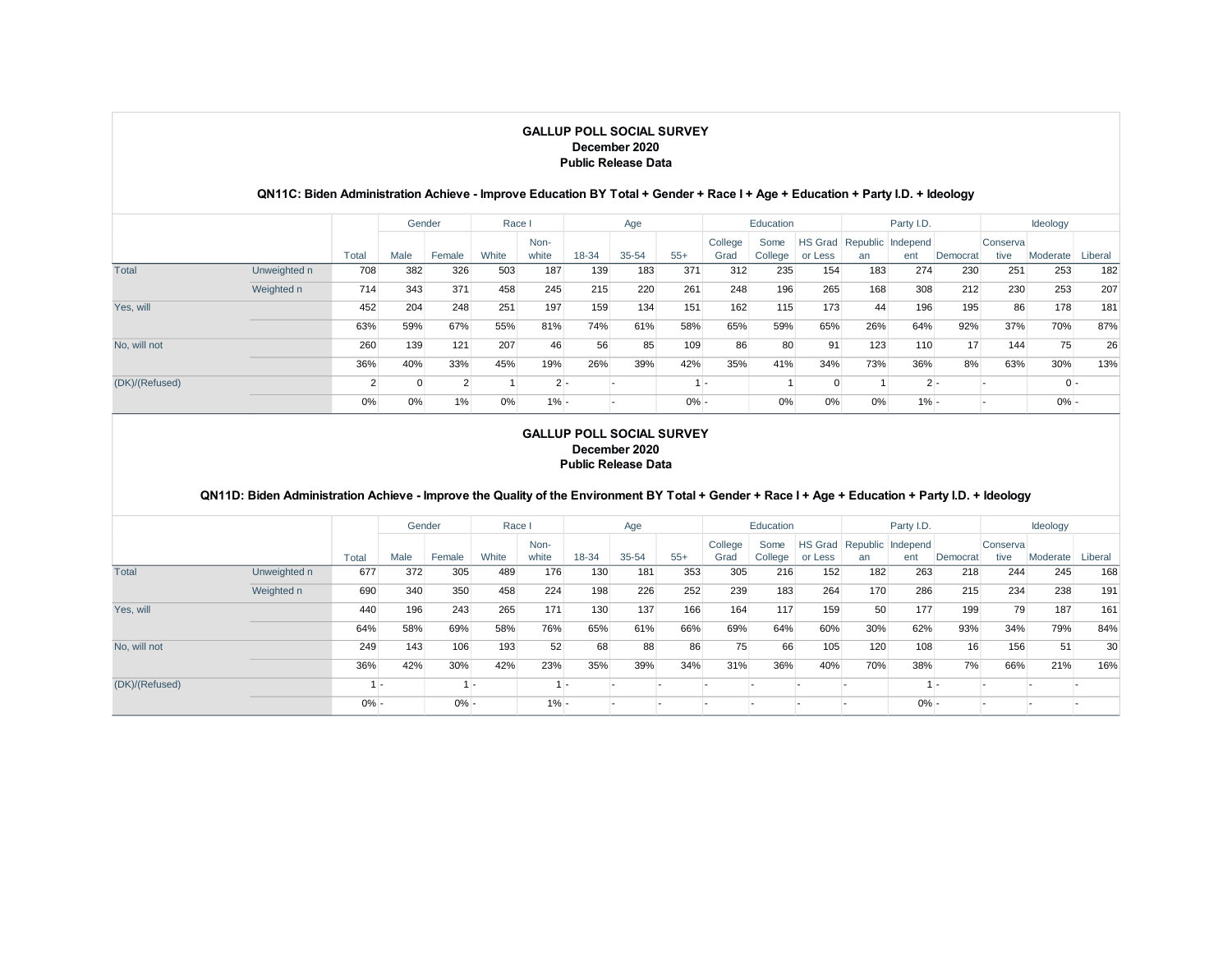## **QN11E: Biden Administration Achieve - Improve conditions for minorities and the poor BY Total + Gender + Race I + Age + Education + Party I.D. + Ideology**

|                |              |       | Gender |         | Race I |       |       | Age            |       |         | Education |         |       | Party I.D.                |          |          | Ideology |         |
|----------------|--------------|-------|--------|---------|--------|-------|-------|----------------|-------|---------|-----------|---------|-------|---------------------------|----------|----------|----------|---------|
|                |              |       |        |         |        | Non-  |       |                |       | College | Some      |         |       | HS Grad Republic Independ |          | Conserva |          |         |
|                |              | Total | Male   | Female  | White  | white | 18-34 | $35 - 54$      | $55+$ | Grad    | College   | or Less | an    | ent                       | Democrat | tive     | Moderate | Liberal |
| Total          | Unweighted n | 688   | 381    | 307     | 494    | 178   | 127   | 172            | 381   | 302     | 231       | 149     | 206   | 250                       | 216      | 256      | 246      | 166     |
|                | Weighted n   | 680   | 342    | 337     | 437    | 233   | 190   | 210            | 269   | 224     | 189       | 263     | 180   | 269                       | 216      | 235      | 238      | 189     |
| Yes, will      |              | 410   | 184    | 225     | 245    | 160   | 136   | 117            | 153   | 137     | 113       | 159     | 40    | 168                       | 193      | 79       | 167      | 155     |
|                |              | 60%   | 54%    | 67%     | 56%    | 69%   | 71%   | 56%            | 57%   | 61%     | 60%       | 61%     | 22%   | 63%                       | 89%      | 33%      | 70%      | 82%     |
| No. will not   |              | 266   | 154    | 111     | 192    | 69    | 53    | 91             | 116   | 86      | 75        | 102     | 139   | 96                        | 23       | 155      | 69       | 32      |
|                |              | 39%   | 45%    | 33%     | 44%    | 30%   | 28%   | 43%            | 43%   | 39%     | 40%       | 39%     | 78%   | 36%                       | 11%      | 66%      | 29%      | 17%     |
| (DK)/(Refused) |              |       | 3      |         |        |       | 2     | $\overline{2}$ |       |         |           |         | $2 -$ | $4 -$                     |          |          |          |         |
|                |              | 1%    | 1%     | $0\% -$ |        | 2%    | 1%    | 1%             | 0%    | 1%      | 1%        | $1\% -$ |       | $2% -$                    |          | 1%       | 0%       | 1%      |

#### **GALLUP POLL SOCIAL SURVEY December 2020 Public Release Data**

### **QN11F: Biden Administration Achieve - Avoid Raising Your Taxes BY Total + Gender + Race I + Age + Education + Party I.D. + Ideology**

|                |              |       |      | Gender | Race I |        |       | Age       |       |         | Education |         |     | Party I.D.                |          |          | Ideology |         |
|----------------|--------------|-------|------|--------|--------|--------|-------|-----------|-------|---------|-----------|---------|-----|---------------------------|----------|----------|----------|---------|
|                |              |       |      |        |        | Non-   |       |           |       | College | Some      |         |     | HS Grad Republic Independ |          | Conserva |          |         |
|                |              | Total | Male | Female | White  | white  | 18-34 | $35 - 54$ | $55+$ | Grad    | College   | or Less | an  | ent                       | Democrat | tive     | Moderate | Liberal |
| Total          | Unweighted n | 668   | 362  | 306    | 485    | 167    | 133   | 179       | 346   | 294     | 217       | 150     | 183 | 258                       | 211      | 232      | 242      | 173     |
|                | Weighted n   | 689   | 329  | 360    | 451    | 228    | 200   | 227       | 252   | 225     | 189       | 271     | 165 | 294                       | 209      | 222      | 236      | 209     |
| Yes, will      |              | 206   | 78   | 129    | 100    | 102    | 78    | 53        | 72    | 65      | 50        | 90      | 13  | 79                        | 103      | 45       | 63       | 91      |
|                |              | 30%   | 24%  | 36%    | 22%    | 45%    | 39%   | 23%       | 29%   | 29%     | 27%       | 33%     | 8%  | 27%                       | 49%      | 20%      | 26%      | 44%     |
| No. will not   |              | 480   | 250  | 230    | 351    | 124    | 121   | 171       | 179   | 157     | 138       | 181     | 153 | 215                       | 104      | 177      | 172      | 117     |
|                |              | 70%   | 76%  | 64%    | 78%    | 54%    | 61%   | 76%       | 71%   | 70%     | 73%       | 67%     | 92% | 73%                       | 50%      | 80%      | 73%      | 56%     |
| (DK)/(Refused) |              |       |      | $2 -$  |        | $3 -$  |       |           |       | $3 -$   |           |         |     | $\Omega$                  | $3 -$    |          |          |         |
|                |              | 0%    | 0%   | $1% -$ |        | $1% -$ |       | 1%        | 0%    | $1\% -$ |           |         |     | 0%                        | $1\% -$  |          | 1%       | 1%      |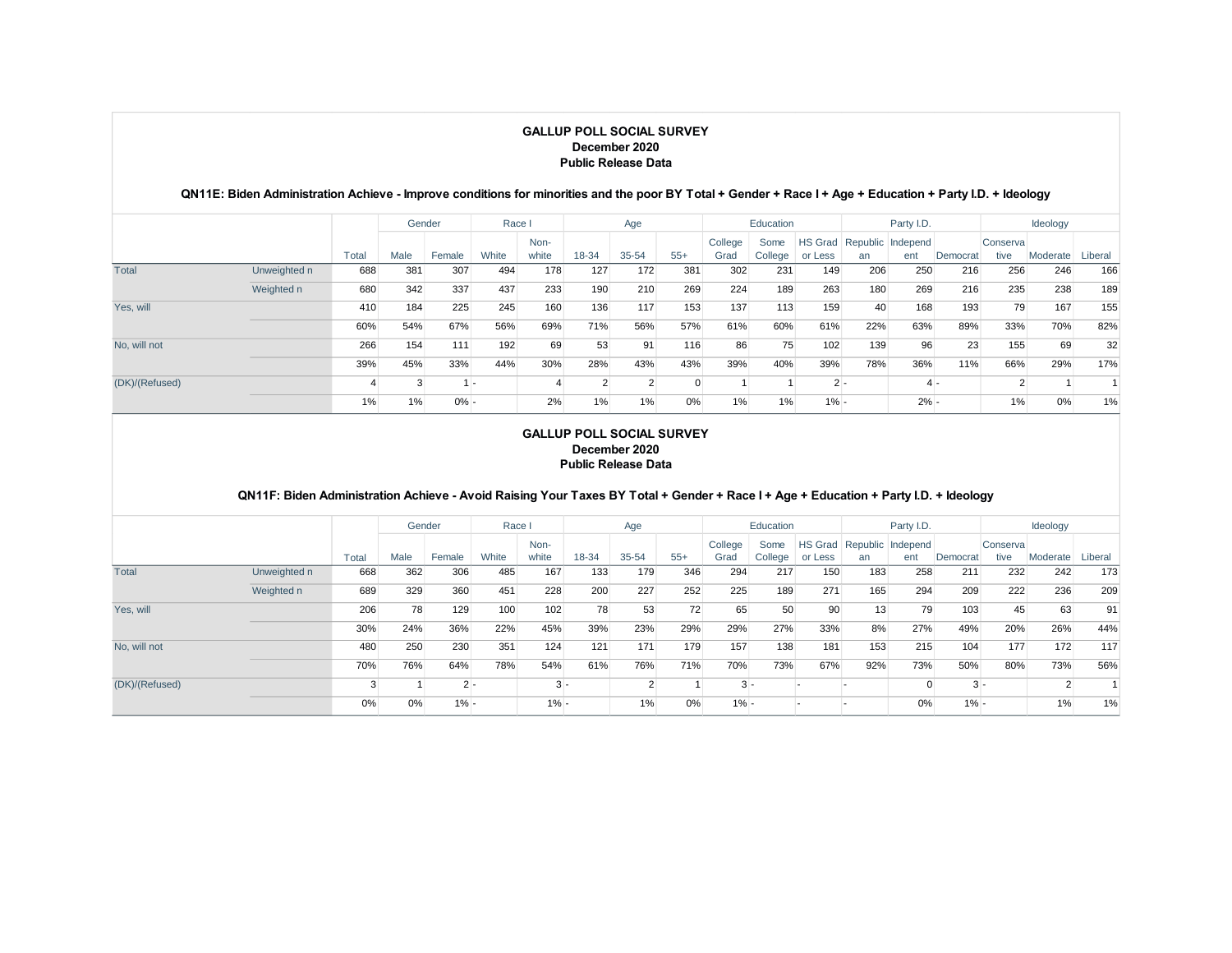### **QN11G: Biden Administration Achieve - Improve the Health Care System BY Total + Gender + Race I + Age + Education + Party I.D. + Ideology**

|                |              |       | Gender         |        | Race I |               |       | Age       |       |         | Education |         |     | Party I.D.                |          |          | Ideology |         |
|----------------|--------------|-------|----------------|--------|--------|---------------|-------|-----------|-------|---------|-----------|---------|-----|---------------------------|----------|----------|----------|---------|
|                |              |       |                |        |        | Non-          |       |           |       | College | Some      |         |     | HS Grad Republic Independ |          | Conserva |          |         |
|                |              | Total | Male           | Female | White  | white         | 18-34 | $35 - 54$ | $55+$ | Grad    | College   | or Less | an  | ent                       | Democrat | tive     | Moderate | Liberal |
| Total          | Unweighted n | 678   | 368            | 310    | 492    | 170           | 126   | 171       | 370   | 300     | 229       | 143     | 189 | 249                       | 224      | 233      | 253      | 170     |
|                | Weighted n   | 669   | 319            | 351    | 448    | 212           | 188   | 209       | 261   | 223     | 201       | 242     | 171 | 284                       | 201      | 213      | 248      | 186     |
| Yes, will      |              | 391   | 172            | 220    | 221    | 166           | 122   | 117       | 148   | 139     | 117       | 133     | 33  | 173                       | 177      | 63       | 159      | 157     |
|                |              | 58%   | 54%            | 63%    | 49%    | 78%           | 65%   | 56%       | 57%   | 62%     | 58%       | 55%     | 19% | 61%                       | 88%      | 30%      | 64%      | 84%     |
| No. will not   |              | 275   | 145            | 130    | 226    | 44            | 65    | 90        | 112   | 81      | 83        | 108     | 138 | 110                       | 21       | 150      | 88       | 28      |
|                |              | 41%   | 46%            | 37%    | 50%    | 21%           | 35%   | 43%       | 43%   | 37%     | 41%       | 45%     | 81% | 39%                       | 11%      | 70%      | 35%      | 15%     |
| (DK)/(Refused) |              |       | $\overline{2}$ | 2      |        | $\mathcal{L}$ |       | C         |       |         |           | . .     |     | 0                         | $3 -$    |          |          |         |
|                |              | 1%    | 1%             | 0%     | 0%     | 1%            | 1%    | 1%        | 0%    | 1%      | $1% -$    |         |     | 0%                        | $1\% -$  |          | 1%       | 1%      |

#### **GALLUP POLL SOCIAL SURVEY December 2020 Public Release Data**

### **QN11H: Biden Administration Achieve - Reduce Unemployment BY Total + Gender + Race I + Age + Education + Party I.D. + Ideology**

|                |              |       | Gender |        | Race I |       |        | Age       |                |         | Education |         |     | Party I.D.                |          |          | Ideology |                |
|----------------|--------------|-------|--------|--------|--------|-------|--------|-----------|----------------|---------|-----------|---------|-----|---------------------------|----------|----------|----------|----------------|
|                |              |       |        |        |        | Non-  |        |           |                | College | Some      |         |     | HS Grad Republic Independ |          | Conserva |          |                |
|                |              | Total | Male   | Female | White  | white | 18-34  | $35 - 54$ | $55+$          | Grad    | College   | or Less | an  | ent                       | Democrat | tive     | Moderate | Liberal        |
| Total          | Unweighted n | 700   | 383    | 317    | 500    | 185   | 132    | 179       | 377            | 302     | 237       | 156     | 200 | 272                       | 210      | 264      | 242      | 171            |
|                | Weighted n   | 704   | 343    | 360    | 451    | 244   | 197    | 224       | 269            | 226     | 199       | 274     | 182 | 303                       | 201      | 247      | 229      | 204            |
| Yes, will      |              | 378   | 163    | 215    | 219    | 155   | 115    | 113       | 141            | 133     | 102       | 142     | 25  | 170                       | 172      | 74       | 136      | 159            |
|                |              | 54%   | 48%    | 60%    | 49%    | 63%   | 58%    | 50%       | 53%            | 59%     | 51%       | 52%     | 14% | 56%                       | 85%      | 30%      | 60%      | 78%            |
| No. will not   |              | 322   | 178    | 144    | 230    | 88    | 81     | 111       | 128            | 92      | 96        | 132     | 156 | 131                       | 28       | 173      | 93       | 42             |
|                |              | 46%   | 52%    | 40%    | 51%    | 36%   | 41%    | 50%       | 47%            | 41%     | 48%       | 48%     | 86% | 43%                       | 14%      | 70%      | 40%      | 21%            |
| (DK)/(Refused) |              |       |        |        |        |       | $2 -$  |           | $\overline{0}$ |         | $1 -$     |         |     | $\overline{2}$            | $1 -$    |          |          | $\overline{2}$ |
|                |              | 0%    | 0%     | 1%     | 0%     | 1%    | $1% -$ |           | 0%             | 0%      | $1% -$    |         |     | 1%                        | $1\% -$  |          |          | 1%             |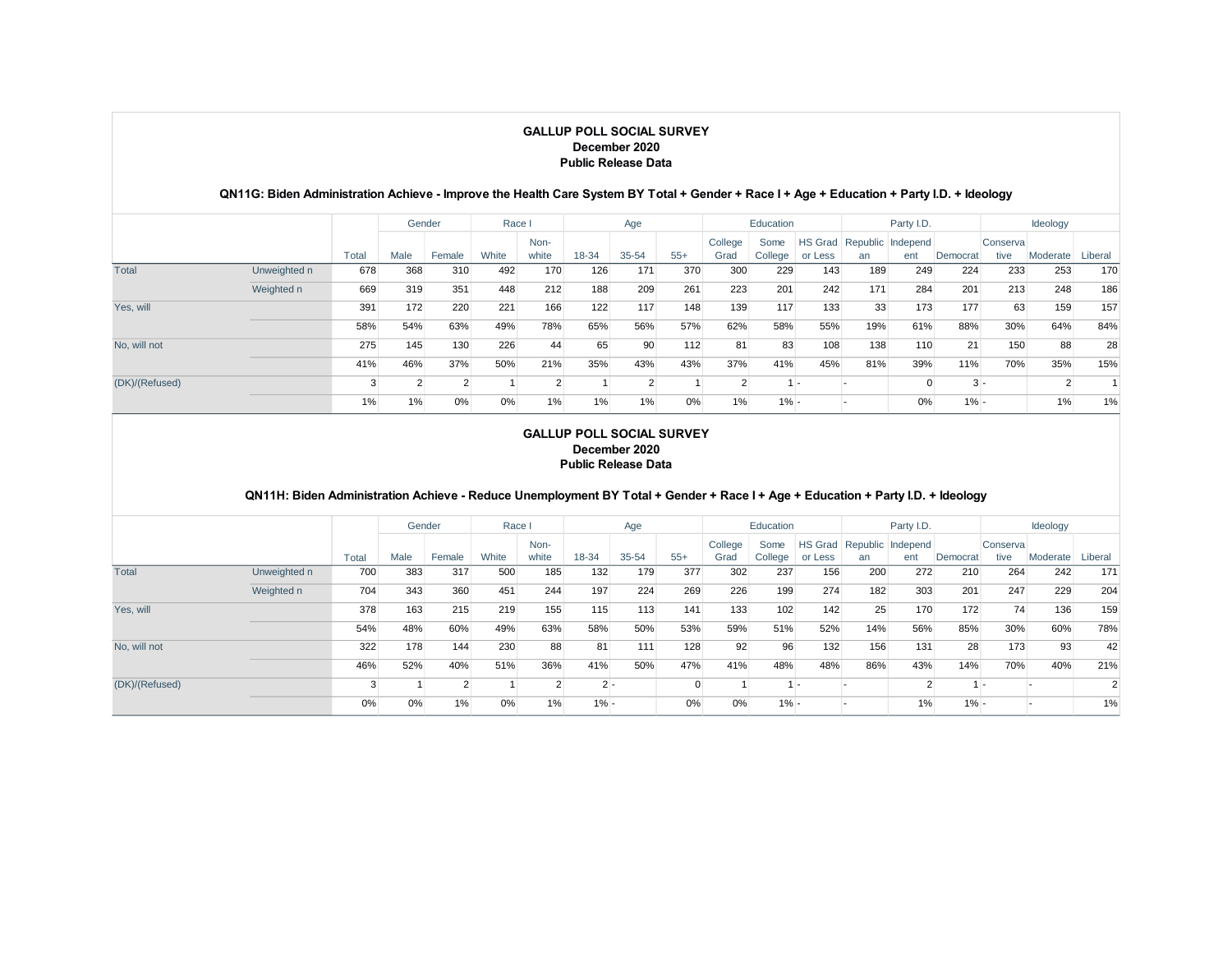#### **QN11I: Biden Administration Achieve - Control Illegal Immigration BY Total + Gender + Race I + Age + Education + Party I.D. + Ideology**

|                |              |       | Gender |        | Race I |       |       | Age            |       |         | Education |         |                | Party I.D.                |          |          | Ideology |                |
|----------------|--------------|-------|--------|--------|--------|-------|-------|----------------|-------|---------|-----------|---------|----------------|---------------------------|----------|----------|----------|----------------|
|                |              |       |        |        |        | Non-  |       |                |       | College | Some      |         |                | HS Grad Republic Independ |          | Conserva |          |                |
|                |              | Total | Male   | Female | White  | white | 18-34 | 35-54          | $55+$ | Grad    | College   | or Less | an             | ent                       | Democrat | tive     | Moderate | Liberal        |
| Total          | Unweighted n | 675   | 356    | 319    | 491    | 173   | 120   | 173            | 370   | 290     | 233       | 148     | 185            | 249                       | 224      | 247      | 245      | 163            |
|                | Weighted n   | 669   | 320    | 349    | 441    | 221   | 175   | 214            | 264   | 225     | 196       | 244     | 155            | 277                       | 211      | 227      | 239      | 178            |
| Yes, will      |              | 294   | 114    | 180    | 166    | 126   | 86    | 87             | 117   | 107     | 90        | 97      | 12             | 109                       | 167      | 49       | 112      | 127            |
|                |              | 44%   | 36%    | 51%    | 38%    | 57%   | 49%   | 41%            | 44%   | 47%     | 46%       | 40%     | 8%             | 39%                       | 79%      | 21%      | 47%      | 71%            |
| No. will not   |              | 368   | 204    | 164    | 273    | 91    | 87    | 125            | 146   | 116     | 105       | 146     | 143            | 165                       | 41       | 178      | 125      | 49             |
|                |              | 55%   | 64%    | 47%    | 62%    | 41%   | 50%   | 58%            | 55%   | 51%     | 54%       | 60%     | 92%            | 59%                       | 20%      | 78%      | 52%      | 27%            |
| (DK)/(Refused) |              |       |        | 5      |        |       | 2     | $\overline{2}$ |       |         |           |         | $\overline{a}$ | 4                         | 3        |          |          | $\overline{2}$ |
|                |              | 1%    | 1%     | $1\%$  | 1%     | 2%    | 1%    | $1\%$          | 0%    | 1%      | 1%        | $0\%$ - |                | 1%                        | 1%       | 0%       | 1%       | 1%             |

#### **GALLUP POLL SOCIAL SURVEY December 2020 Public Release Data**

### **QN11J: Biden Administration Achieve - Keep the U.S. Safe from Terrorism BY Total + Gender + Race I + Age + Education + Party I.D. + Ideology**

|                |              |       |      | Gender         | Race I         |       |        | Age       |          |         | Education |         |     | Party I.D.                |          |          | Ideology |         |
|----------------|--------------|-------|------|----------------|----------------|-------|--------|-----------|----------|---------|-----------|---------|-----|---------------------------|----------|----------|----------|---------|
|                |              |       |      |                |                | Non-  |        |           |          | College | Some      |         |     | HS Grad Republic Independ |          | Conserva |          |         |
|                |              | Total | Male | Female         | White          | white | 18-34  | $35 - 54$ | $55+$    | Grad    | College   | or Less | an  | ent                       | Democrat | tive     | Moderate | Liberal |
| Total          | Unweighted n | 657   | 366  | 291            | 482            | 162   | 113    | 174       | 360      | 288     | 220       | 145     | 183 | 244                       | 210      | 254      | 223      | 160     |
|                | Weighted n   | 655   | 325  | 330            | 435            | 212   | 176    | 208       | 260      | 223     | 185       | 244     | 168 | 267                       | 196      | 232      | 218      | 180     |
| Yes, will      |              | 365   | 166  | 199            | 212            | 151   | 102    | 118       | 143      | 141     | 87        | 137     | 30  | 150                       | 173      | 67       | 142      | 147     |
|                |              | 56%   | 51%  | 60%            | 49%            | 71%   | 58%    | 57%       | 55%      | 63%     | 47%       | 56%     | 18% | 56%                       | 88%      | 29%      | 65%      | 81%     |
| No. will not   |              | 286   | 157  | 128            | 221            | 59    | 73     | 89        | 115      | 81      | 97        | 106     | 138 | 114                       | 23       | 163      | 76       | 33      |
|                |              | 44%   | 48%  | 39%            | 51%            | 28%   | 42%    | 43%       | 44%      | 36%     | 52%       | 44%     | 82% | 43%                       | 12%      | 70%      | 35%      | 18%     |
| (DK)/(Refused) |              |       |      | $\overline{2}$ | $\overline{2}$ |       | $1 -$  |           | $\Omega$ |         |           |         | . . |                           |          |          | $2 -$    |         |
|                |              | 1%    | 1%   | 1%             | 0%             | 1%    | $1% -$ |           | 1%       | 0%      | 0%        | $0\%$ - |     | 1%                        | 0%       | $1\% -$  |          | 0%      |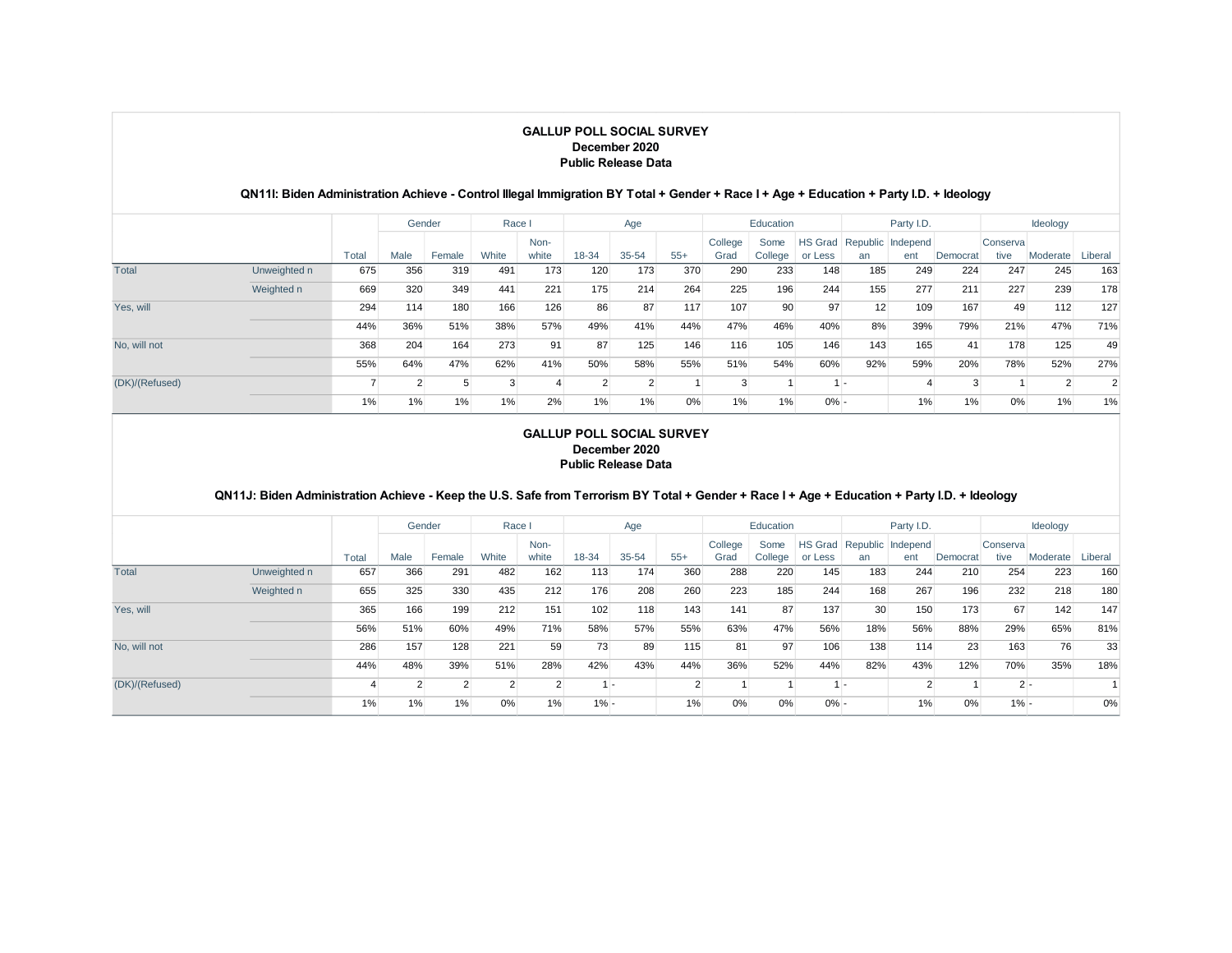### **QN11K: Biden Administration Achieve - Heal Political Divisions in this Country BY Total + Gender + Race I + Age + Education + Party I.D. + Ideology**

|                |              |       | Gender         |         | Race I |               |        | Age       |       |         | Education |         |     | Party I.D.                |                |          | Ideology |         |
|----------------|--------------|-------|----------------|---------|--------|---------------|--------|-----------|-------|---------|-----------|---------|-----|---------------------------|----------------|----------|----------|---------|
|                |              |       |                |         |        | Non-          |        |           |       | College | Some      |         |     | HS Grad Republic Independ |                | Conserva |          |         |
|                |              | Total | Male           | Female  | White  | white         | 18-34  | $35 - 54$ | $55+$ | Grad    | College   | or Less | an  | ent                       | Democrat       | tive     | Moderate | Liberal |
| Total          | Unweighted n | 667   | 366            | 301     | 472    | 180           | 129    | 174       | 352   | 300     | 224       | 139     | 186 | 239                       | 225            | 240      | 236      | 173     |
|                | Weighted n   | 673   | 326            | 347     | 432    | 232           | 195    | 205       | 259   | 239     | 197       | 235     | 170 | 267                       | 214            | 223      | 231      | 199     |
| Yes, will      |              | 263   | 106            | 158     | 149    | 113           | 67     | 80        | 114   | 103     | 68        | 92      | 21  | 94                        | 138            | 43       | 101      | 115     |
|                |              | 39%   | 32%            | 45%     | 34%    | 49%           | 34%    | 39%       | 44%   | 43%     | 35%       | 39%     | 13% | 35%                       | 65%            | 19%      | 44%      | 58%     |
| No. will not   |              | 407   | 219            | 188     | 283    | 117           | 126    | 125       | 145   | 136     | 128       | 141     | 149 | 171                       | 75             | 178      | 130      | 84      |
|                |              | 61%   | 67%            | 54%     | 66%    | 50%           | 65%    | 61%       | 56%   | 57%     | 65%       | 60%     | 87% | 64%                       | 35%            | 80%      | 56%      | 42%     |
| (DK)/(Refused) |              |       | $\overline{2}$ |         | . .    | $\mathcal{L}$ | $2 -$  |           | 0     |         | 0         |         | . . | $\overline{2}$            | $\overline{0}$ | $2 -$    |          |         |
|                |              | 0%    | 0%             | $0\% -$ |        | 1%            | $1% -$ |           | 0%    | 0%      | 0%        | $0\% -$ |     | 1%                        | 0%             | $1% -$   |          | 0%      |

#### **GALLUP POLL SOCIAL SURVEY December 2020 Public Release Data**

### **QN11L: Biden Administration Achieve - Increase Respect for the United States Abroad BY Total + Gender + Race I + Age + Education + Party I.D. + Ideology**

|                |              |       | Gender |        | Race I |               |       | Age    |       |                 | Education       |         |                                 | Party I.D. |          |                  | Ideology |         |
|----------------|--------------|-------|--------|--------|--------|---------------|-------|--------|-------|-----------------|-----------------|---------|---------------------------------|------------|----------|------------------|----------|---------|
|                |              | Total | Male   | Female | White  | Non-<br>white | 18-34 | 35-54  | $55+$ | College<br>Grad | Some<br>College | or Less | HS Grad Republic Independ<br>an | ent        | Democrat | Conserva<br>tive | Moderate | Liberal |
| Total          | Unweighted n | 695   | 383    | 312    | 499    | 185           | 132   | 176    | 378   | 295             | 243             | 152     | 199                             | 254        | 224      | 247              | 255      | 172     |
|                | Weighted n   | 700   | 347    | 353    | 454    | 238           | 199   | 219    | 271   | 222             | 219             | 255     | 181                             | 279        | 216      | 229              | 254      | 190     |
| Yes, will      |              | 420   | 188    | 232    | 240    | 178           | 132   | 130    | 153   | 152             | 123             | 145     | 36                              | 171        | 199      | 65               | 177      | 167     |
|                |              | 60%   | 54%    | 66%    | 53%    | 75%           | 66%   | 59%    | 56%   | 69%             | 56%             | 57%     | 20%                             | 61%        | 92%      | 28%              | 70%      | 88%     |
| No. will not   |              | 274   | 156    | 118    | 212    | 57            | 67    | 85     | 118   | 70              | 96              | 107     | 145                             | 104        | 16       | 162              | 76       | 23      |
|                |              | 39%   | 45%    | 33%    | 47%    | 24%           | 34%   | 39%    | 44%   | 31%             | 44%             | 42%     | 80%                             | 37%        | 7%       | 71%              | 30%      | 12%     |
| (DK)/(Refused) |              |       |        | 3      | 3      | $3 -$         |       | $4 -$  |       |                 |                 | $3 -$   |                                 | 4          |          | 3                |          | ۰.      |
|                |              | 1%    | 1%     | 1%     | 1%     | $1% -$        |       | $2% -$ |       |                 | 1%              | $1\% -$ |                                 | 1%         | 1%       | 1%               | $1% -$   |         |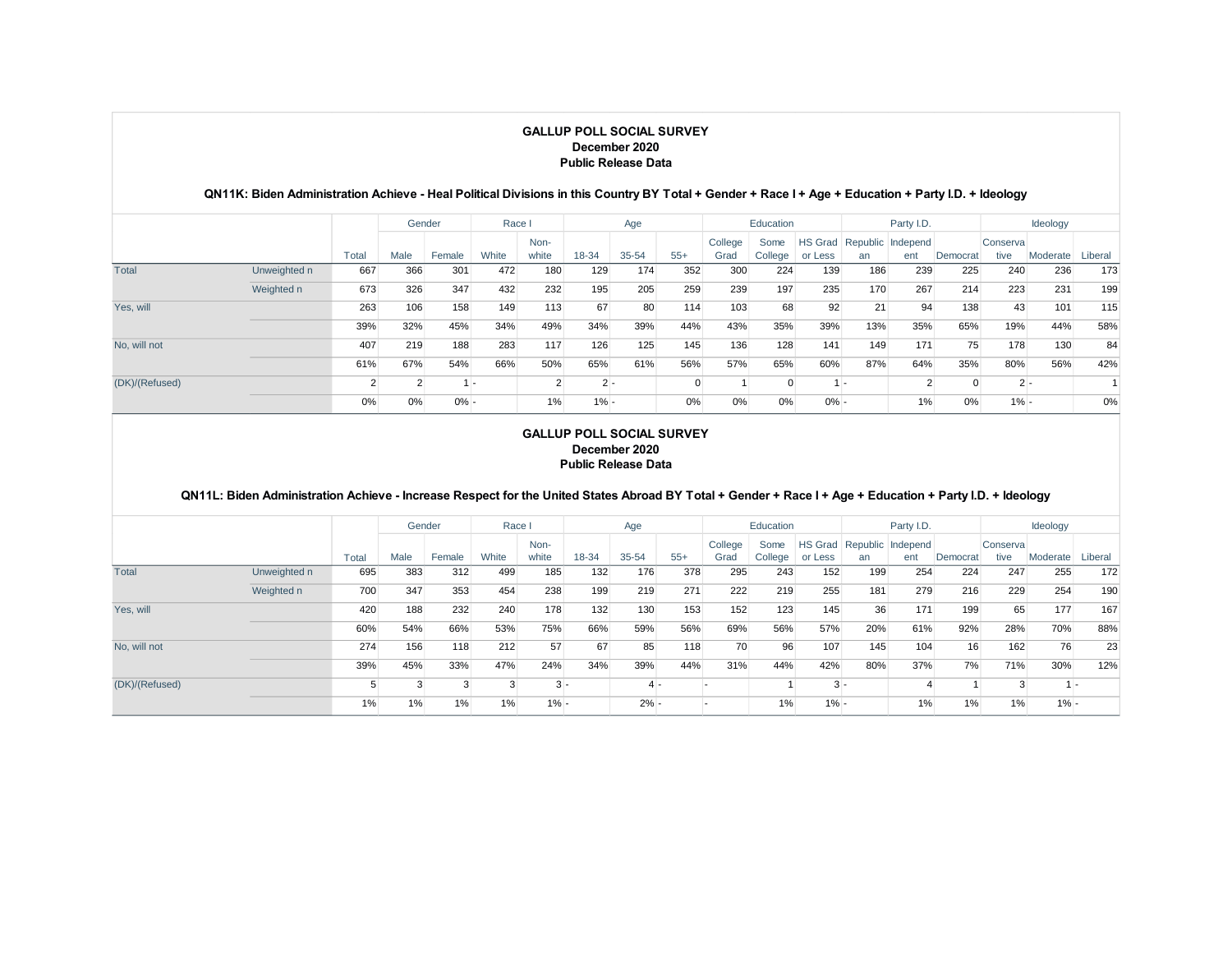#### **QN11M: Biden Administration Achieve - Reduce the Crime Rate BY Total + Gender + Race I + Age + Education + Party I.D. + Ideology**

|                |              |       | Gender |        | Race I |       |       | Age   |       |         | Education |         |     | Party I.D.                |          |          | Ideology |         |
|----------------|--------------|-------|--------|--------|--------|-------|-------|-------|-------|---------|-----------|---------|-----|---------------------------|----------|----------|----------|---------|
|                |              |       |        |        |        | Non-  |       |       |       | College | Some      |         |     | HS Grad Republic Independ |          | Conserva |          |         |
|                |              | Total | Male   | Female | White  | white | 18-34 | 35-54 | $55+$ | Grad    | College   | or Less | an  | ent                       | Democrat | tive     | Moderate | Liberal |
| Total          | Unweighted n | 677   | 360    | 317    | 478    | 184   | 130   | 172   | 362   | 294     | 225       | 152     | 185 | 258                       | 214      | 247      | 247      | 162     |
|                | Weighted n   | 675   | 320    | 355    | 419    | 246   | 202   | 194   | 265   | 226     | 189       | 255     | 159 | 290                       | 205      | 232      | 238      | 185     |
| Yes, will      |              | 264   | 104    | 160    | 136    | 124   | 87    | 78    | 93    | 90      | 73        | 100     | 6   | 113                       | 133      | 47       | 99       | 112     |
|                |              | 39%   | 33%    | 45%    | 32%    | 50%   | 43%   | 40%   | 35%   | 40%     | 39%       | 39%     | 4%  | 39%                       | 65%      | 20%      | 42%      | 61%     |
| No. will not   |              | 405   | 213    | 191    | 282    | 116   | 114   | 112   | 171   | 132     | 114       | 156     | 153 | 176                       | 67       | 185      | 135      | 71      |
|                |              | 60%   | 67%    | 54%    | 67%    | 47%   | 56%   | 58%   | 65%   | 59%     | 60%       | 61%     | 96% | 61%                       | 32%      | 80%      | 57%      | 39%     |
| (DK)/(Refused) |              |       | 3      | 4      |        | 5     |       |       |       |         | $2 -$     |         |     |                           | $5 -$    |          |          |         |
|                |              | 1%    | 1%     | $1\%$  | 0%     | 2%    | 1%    | 2%    | 0%    | 1%      | $1\% -$   |         |     | 0%                        | $2% -$   |          | 2%       | 1%      |

#### **GALLUP POLL SOCIAL SURVEY December 2020 Public Release Data**

### **QN11N: Biden Administration Achieve - Improve Race Relations BY Total + Gender + Race I + Age + Education + Party I.D. + Ideology**

|                |              |         | Gender |        | Race I   |         |       | Age       |                |         | Education |         |     | Party I.D.                |          |          | Ideology |                |
|----------------|--------------|---------|--------|--------|----------|---------|-------|-----------|----------------|---------|-----------|---------|-----|---------------------------|----------|----------|----------|----------------|
|                |              |         |        |        |          | Non-    |       |           |                | College | Some      |         |     | HS Grad Republic Independ |          | Conserva |          |                |
|                |              | Total   | Male   | Female | White    | white   | 18-34 | $35 - 54$ | $55+$          | Grad    | College   | or Less | an  | ent                       | Democrat | tive     | Moderate | Liberal        |
| Total          | Unweighted n | 666     | 367    | 299    | 473      | 178     | 124   | 169       | 362            | 291     | 227       | 141     | 172 | 250                       | 226      | 235      | 241      | 167            |
|                | Weighted n   | 662     | 326    | 336    | 424      | 230     | 192   | 205       | 253            | 223     | 188       | 246     | 156 | 267                       | 220      | 229      | 220      | 190            |
| Yes, will      |              | 360     | 154    | 207    | 225      | 133     | 107   | 114       | 136            | 143     | 98        | 118     | 34  | 133                       | 186      | 71       | 132      | 151            |
|                |              | 54%     | 47%    | 61%    | 53%      | 58%     | 55%   | 56%       | 54%            | 64%     | 52%       | 48%     | 22% | 50%                       | 85%      | 31%      | 60%      | 79%            |
| No. will not   |              | 300     | 172    | 128    | 199      | 96      | 86    | 91        | 117            | 80      | 90        | 128     | 122 | 133                       | 33       | 158      | 88       | 39             |
|                |              | 45%     | 53%    | 38%    | 47%      | 42%     | 45%   | 44%       | 46%            | 36%     | 48%       | 52%     | 78% | 50%                       | 15%      | 69%      | 40%      | 20%            |
| (DK)/(Refused) |              | $2 -$   |        |        | $\Omega$ | $1 -$   |       |           | $\overline{0}$ | $0 -$   |           |         |     |                           | $0 -$    |          |          | $\overline{0}$ |
|                |              | $0\%$ - |        | 1%     | 0%       | $1\% -$ |       |           | 0%             | $0% -$  |           |         |     | 0%                        | $0\% -$  |          |          | $0\%$          |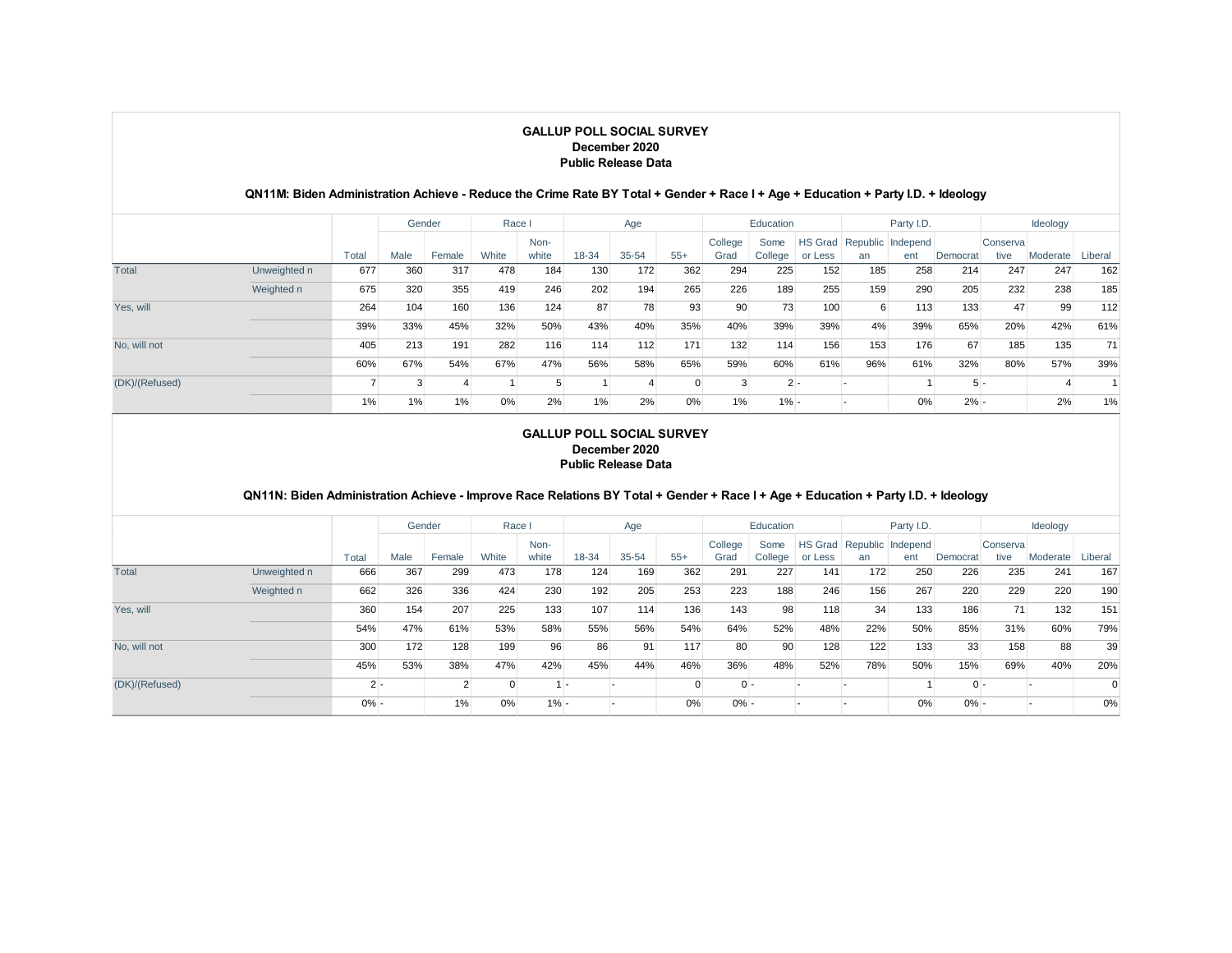|                | QN11O: Biden Administration Achieve - Keep the Nation Out of War BY Total + Gender + Race I + Age + Education + Party I.D. + Ideology |       |        |        |        |               | <b>GALLUP POLL SOCIAL SURVEY</b><br><b>Public Release Data</b> | December 2020 |       |                 |                 |                    |     |                          |          |                   |          |                |
|----------------|---------------------------------------------------------------------------------------------------------------------------------------|-------|--------|--------|--------|---------------|----------------------------------------------------------------|---------------|-------|-----------------|-----------------|--------------------|-----|--------------------------|----------|-------------------|----------|----------------|
|                |                                                                                                                                       |       | Gender |        | Race I |               |                                                                | Age           |       |                 | Education       |                    |     | Party I.D.               |          |                   | Ideology |                |
|                |                                                                                                                                       | Total | Male   | Female | White  | Non-<br>white | 18-34                                                          | $35 - 54$     | $55+$ | College<br>Grad | Some<br>College | HS Grad<br>or Less | an  | Republic Independ<br>ent | Democrat | Conserval<br>tive | Moderate | Liberal        |
| Total          | Unweighted n                                                                                                                          | 667   | 372    | 295    | 492    | 164           | 118                                                            | 179           | 356   | 309             | 209             | 145                | 181 | 264                      | 205      | 232               | 255      | 162            |
|                | Weighted n                                                                                                                            | 645   | 324    | 321    | 436    | 202           | 179                                                            | 202           | 248   | 235             | 173             | 233                | 162 | 278                      | 182      | 205               | 247      | 171            |
| Yes, will      |                                                                                                                                       | 338   | 160    | 179    | 206    | 129           | 108                                                            | 95            | 128   | 133             | 82              | 123                | 36  | 148                      | 143      | 49                | 156      | 125            |
|                |                                                                                                                                       | 52%   | 49%    | 56%    | 47%    | 64%           | 61%                                                            | 47%           | 51%   | 57%             | 47%             | 53%                | 22% | 53%                      | 79%      | 24%               | 63%      | 73%            |
| No, will not   |                                                                                                                                       | 298   | 160    | 138    | 224    | 71            | 70                                                             | 101           | 117   | 97              | 90              | 108                | 125 | 126                      | 35       | 154               | 87       | 44             |
|                |                                                                                                                                       | 46%   | 49%    | 43%    | 51%    | 35%           | 39%                                                            | 50%           | 47%   | 41%             | 52%             | 46%                | 77% | 45%                      | 19%      | 75%               | 35%      | 26%            |
| (DK)/(Refused) |                                                                                                                                       | 9     |        |        | 6      | $2 -$         |                                                                | 5             | 3     |                 |                 | $\overline{2}$     |     | $\overline{4}$           |          | 3                 |          | $\overline{2}$ |
|                |                                                                                                                                       | 1%    | 1%     | 1%     | 1%     | $1\% -$       |                                                                | 3%            | 1%    | 2%              | 0%              | 1%                 | 1%  | 1%                       | 2%       | 1%                | 2%       | 1%             |